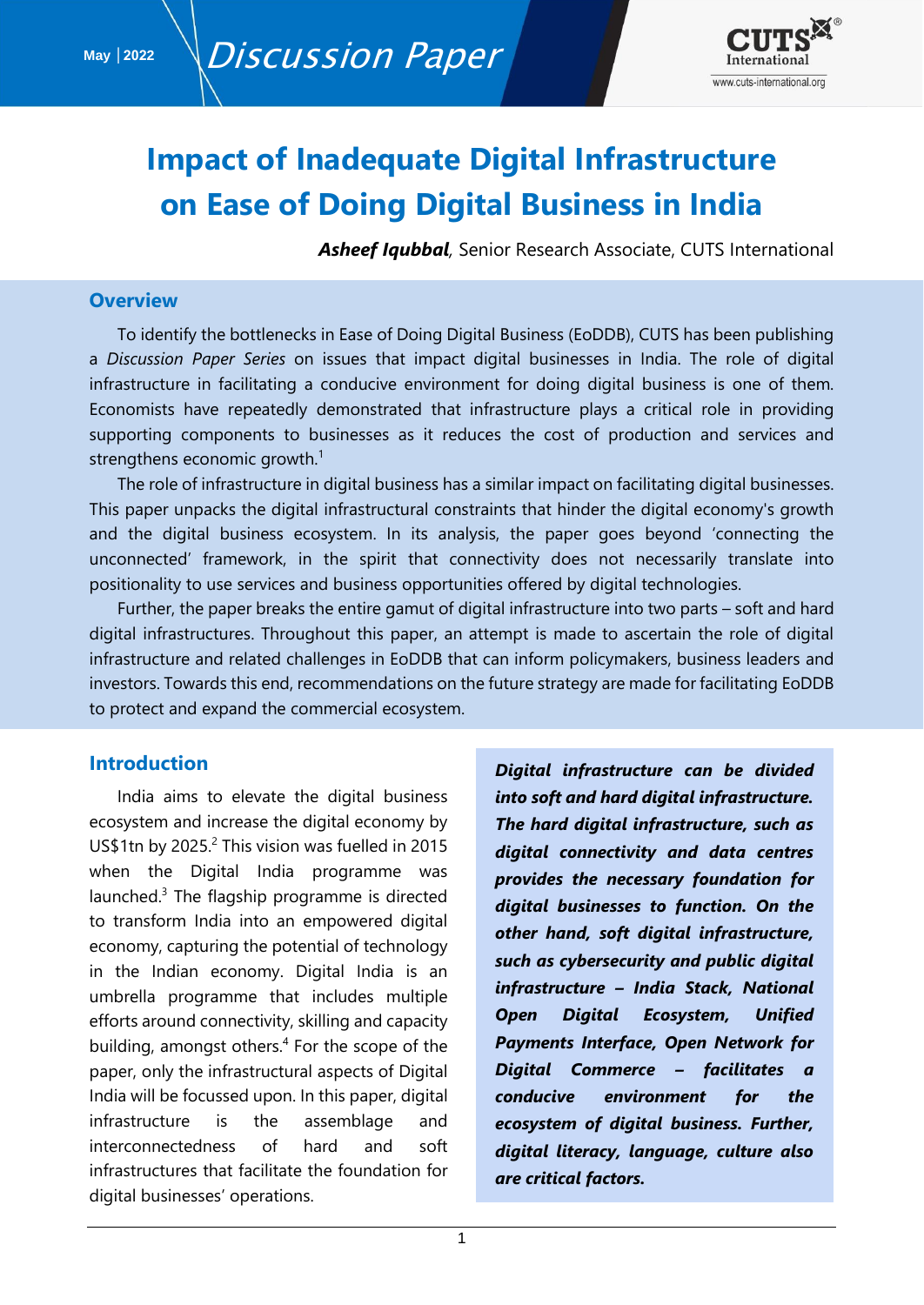

Infrastructural constraints (discussed throughout the paper) have been a bottleneck for digital businesses. Digital infrastructure provides the foundation for the digital business ecosystem and creates necessary grounds for the layers of digital business prospects. It helps in improving coordination and outsourcing of workers, services and optimising targeted advertising. Soft and hard digital infrastructures have multiple direct and indirect impacts on the digital economy. Indirect impact includes increasing the consumer base and easiness in accessing digital services that contribute to digital businesses' growth.

In this Discussion Paper series that focuses on the EoDDB in India, authors have highlighted the direct impacts relating to different issues of *Criminalising Provisions<sup>5</sup>* and *Regulatory Uncertainty<sup>6</sup>* on digital businesses. However, in the context of this paper, which focuses on the role of digital infrastructure in digital businesses, indirect impacts cannot be excluded as it significantly impacts digital businesses.

An efficient digital infrastructure is critical to support digital businesses, economic growth and improving quality of life as it expands the diversity in choosing goods and services. Lending momentum to the aspiration of Digital India and enhancing the infrastructures for the digital businesses, the Government of India (GoI) allocated around Rs100bn in 2022 for the Digital India programme, up from Rs60mn last year.<sup>7</sup>

Countries around the globe are attempting to leverage the opportunities to gain the economic benefits that digital technologies offer. Still, challenges related to digital infrastructures that support digital business remain one of the significant constraints, particularly in a developing country like India. Understanding and anticipating infrastructural challenges is essential when formulating the policies and legislative framework for digital businesses, as it helps in rapidly building products and services and delivering them at scale.

# **Implication of Inadequate Hard Infrastructure on EoDDB**

A substantial body of empirical evidence now suggests that hard digital infrastructure factors such as increased internet penetration and connectivity are positively associated with EoDDB and growth in Gross Domestic Product  $(GDP)<sup>8</sup>$  However, the mission of digitising the Indian society and economy has met with considerable infrastructure challenges such as lack of connectivity and data centres. This also impacts GoI's aim of enabling digital services for commerce, education, healthcare and finance.<sup>9</sup>

These services have unmanageable dependencies upon hard digital infrastructure. India's hard digital infrastructure is not adequate to exploit the maximum potential of the digital ecosystem. This section will unpack the role of the hard digital infrastructures that include connectivity, and data centres in EoDDB.

# **Lack of Digital Connectivity constraints doing Digital Business**

Despite all the promises and magnitude to transform the economy, the digital economy's full potential is yet to be unlocked as more than half of the population in India still lacks access to digital connectivity.<sup>10</sup>

Digital connectivity is at the intersection of the digital business with the physical world which means that it is a critical factor within the ecosystem of digital business. The data of economic contribution around the globe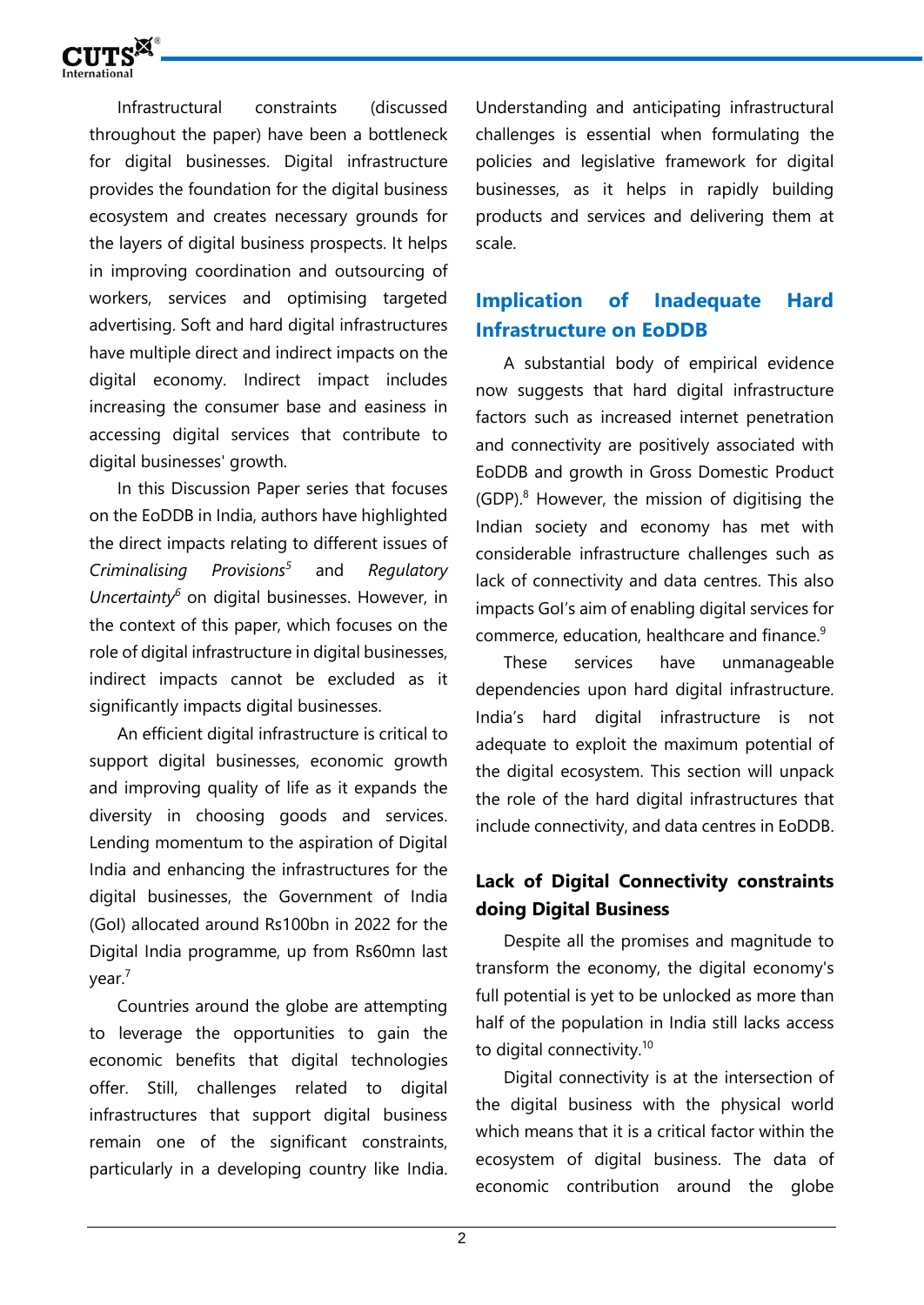

demonstrates that a 10 percent increase in broadband penetration yielded an additional 1.25 percent in GDP growth in developed economies.<sup>11</sup> In comparison, the same increase in middle-income countries yielded only an additional 0.85 percent in GDP growth and much lesser growth in low-income countries.<sup>12</sup>

The evidence from China suggests that the contribution of digital connectivity and integration to the development of China's digital economy has led to an increment of 163.18 percent in 2019 as compared to 101 percent in  $2015$ <sup>13</sup> In enhancing the digital economy in China, access to connectivity which includes access to the internet, mobile phones and computers/laptops have been instrumental.<sup>14</sup>

This signifies that the development of digital connectivity has a critical role, which further facilitates ease of doing business for digital players. Having access to digital technologies and devices such as mobile/computer and internet is instrumental and has multiple direct and indirect impacts.

*The relation between penetration of broadband connection and economic growth reflects the importance of connectivity in promoting digital businesses. Smooth connectivity reduces the cost of production, coordination, dissemination and collection of information and services for business players.* 

Digital connectivity reduces barriers to entry and opens doors for a new generation of entrepreneurs and innovators as it facilitates knowledge and tools to build business and maximise the growth potential. By bringing

market barriers down, digital connectivity can be a great leveller. It can enable the smaller firms to reach out to relevant consumers despite the limited capacities of investing resources to attract new consumers.

India's broadband speed is among the slowest in the world and limited accessibility to the internet remains one of the major constraints of digital business in India.<sup>15</sup> Lack of access to digital connectivity harms the scope for the digital business at multiple layers, such as expanding the access to market, particularly for smaller businesses. Bridging the gaps in accessing digital connectivity for small businesses requires more than just gaining high-speed internet access, smartphones and laptops/computers.

For instance, for business owners in remote locations, new internet-based applications enable them to reach potential new customers, grow their businesses and create new jobs, but that is highly dependent on the access to digital connectivity in the region. Consumers' access to digital technologies can support them in selling goods and services online, marketing and advertising, customer service and support, communications and brand loyalty programmes.

For example, in 2016, to enhance rural mobility a start-up was founded in Bihar's Saharsa district – *AryaGo*. <sup>16</sup> Due to the lack of digital connectivity in rural Bihar, the platform has to rely heavily on interactive voice response by setting up call centres. However, despite the platform investing huge resources in developing digitally-mediated infrastructure, it has not been able to receive bookings through the mobilebased application.<sup>17</sup> The reason is poor internet access in Bihar, which stands at 37 percent.<sup>18</sup>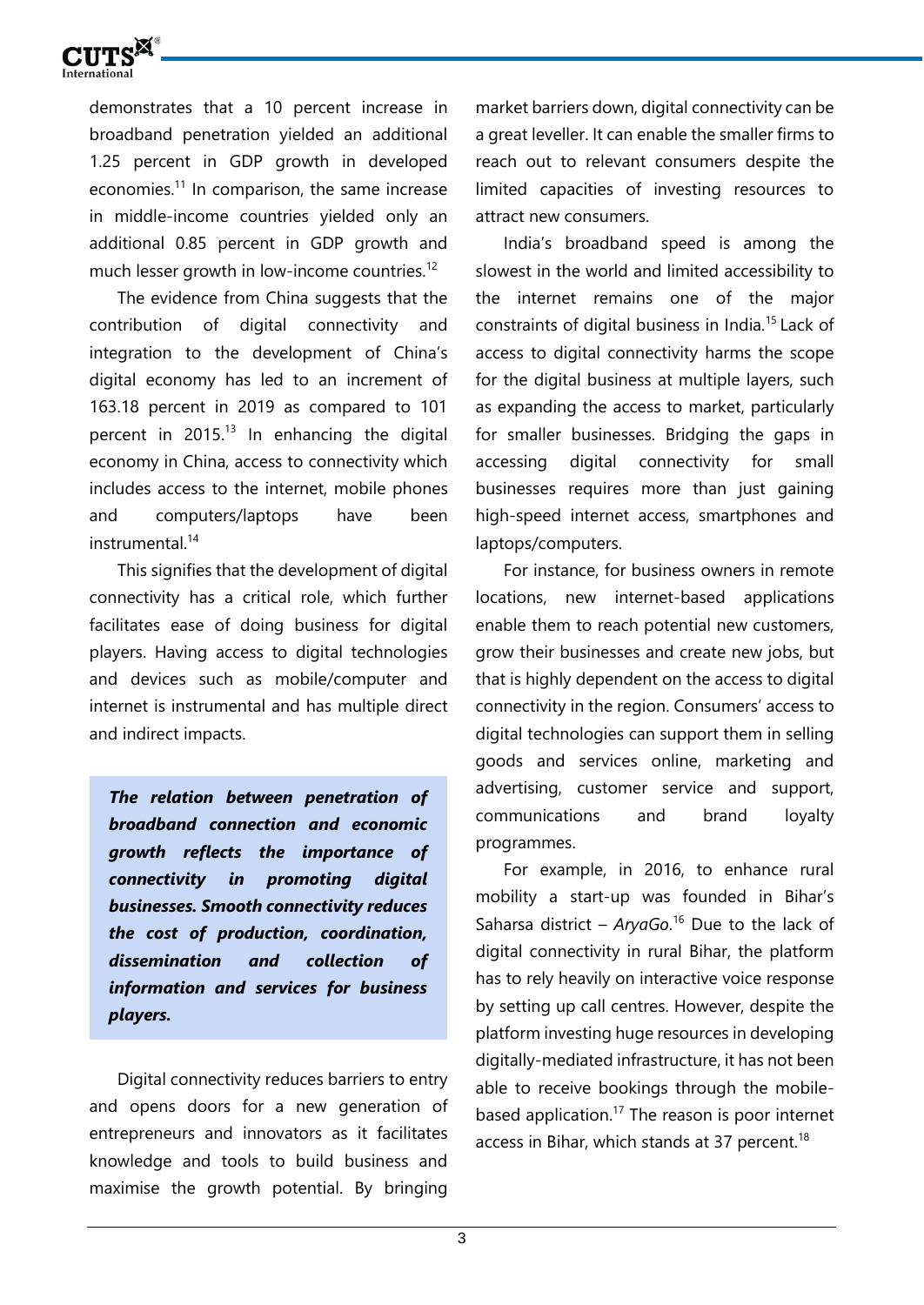

The offline operation of *AryaGo* makes it difficult to maintain and manage customer relations to enhance users' experience hassle free booking of cabs and rather adds extra financial burden which is hard to sustain in the long run for the platform.<sup>19</sup> The lack of digital connectivity constrains the aggressive promotion of their services through online platforms, as they do not have resources for traditional promotional activities. The case of *AryaGo* reflects larger challenges in starting a digitally-mediated business in India, which is not having access to basic digital infrastructure such as connectivity for a major chunk of the population. Although the rural population makes up a major chunk of India, not having enough online consumers in rural areas discourages budding entrepreneurs from innovating and ideating anything based in rural locations.

In Jammu and Kashmir, start-ups are struggling to overcome internet connectivity challenges. Ubair Shah, the co-founder of *efruitmandi*, a start-up that aims to connect small and marginal farmers to the market, said that internet connectivity is one of the biggest challenges in Jammu and Kashmir.<sup>20</sup> Many small and medium businesses do not own mobile phones and live in areas where access to highspeed internet is not available, limiting the platform's growth.

Despite significant improvement in connectivity, India's digital businesses' landscape is still struggling to overcome challenges related to access to digital connectivity. $21$  India currently does not have adequate mobile data subscription and broadband connections that has multiple direct and indirect impacts on doing digital business. Examples of Bihar and Jammu and Kashmir

reflect the challenges of doing digitally mediated business across the country due to poor digital connectivity, particularly in rural locations as they cannot find enough consumers and unstable internet connectivity increases their operational cost.<sup>22</sup>

Further, limited access to digital technologies such as internet connectivity and smartphone/computers limits the business community's adoption and expansion of innovative technology. For instance, only 53 percent of Micro, Small & Medium Enterprises (MSMEs) have adopted digital technologies in India due to the lack of access to digital connectivity.<sup>23</sup>

The Indian economy heavily relies on MSMEs for employment generation but faces greater challenges of external markets due to limited access to digital infrastructure. $24$  The economic opportunities generated by these technologies, such as websites, e-commerce, digital marketing and advertising, and social media for enterprises, have not provided critical indirect and/or direct support in expanding their business, particularly to MSMEs, due to the inaccessibility of digital connectivity such as the internet and mobile/laptop. During COVID-19 induced lockdowns, MSMEs who were in position and/or were integrated into the digital ecosystem could sustain their business. Some of them even increased their sales.<sup>25</sup>

However, businesses operating in locations where access to digital connectivity is limited suffered hugely.<sup>26</sup> Access to digital technologies plays a critical role in determining the future of EoDDB. Without adequate digital connectivity across the country, the digital gap will widen, decreasing digital businesses' penetration and negatively impacting EoDDB.

4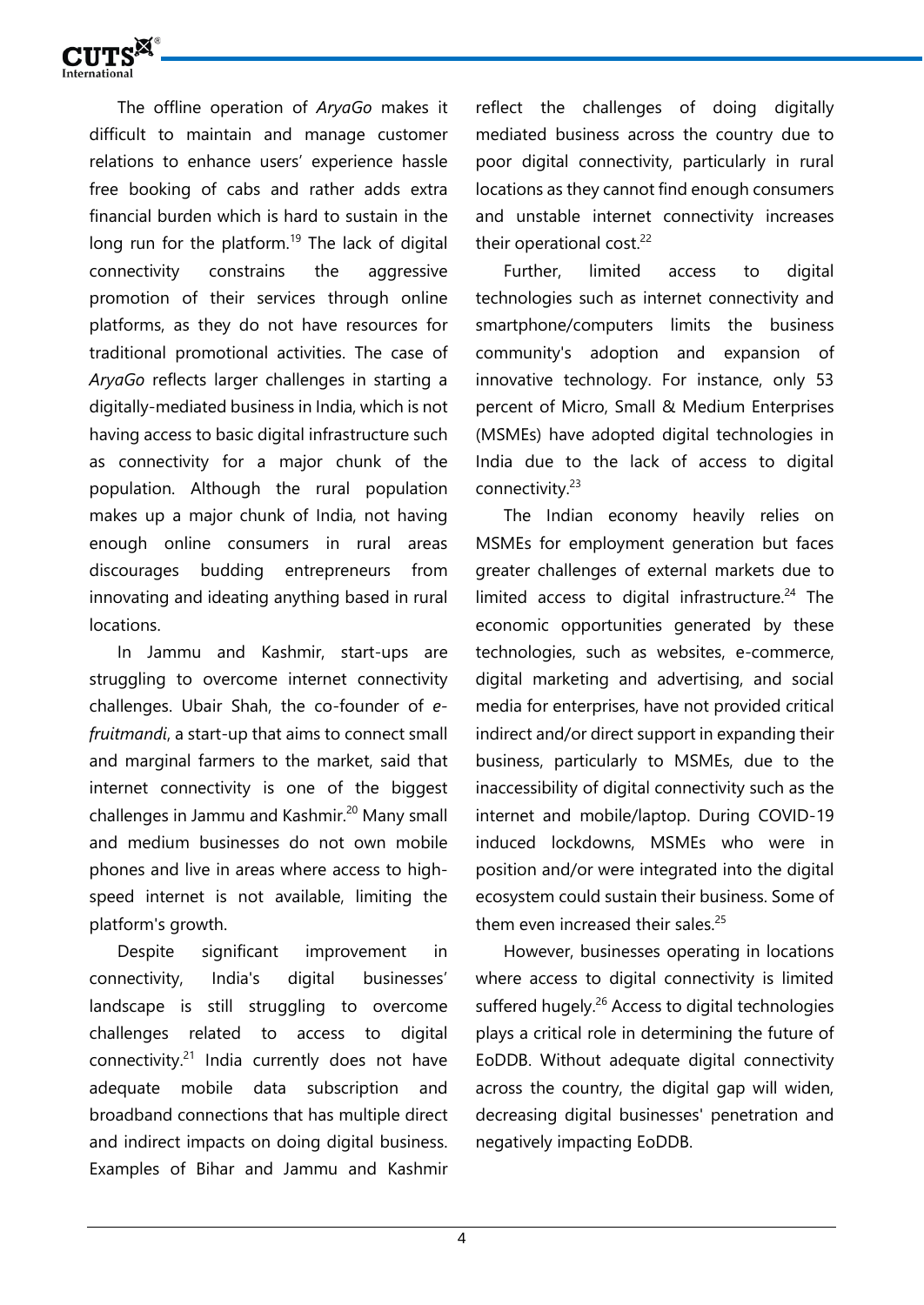

## **Accelerating Digital Connectivity**

Digital India has attempted to provide new energy to India's ambitious expansion of the digital economy by promising greater connectivity. $27$  The mission of digitising socioeconomic aspects of the country is an umbrella effort that incorporated and/or rebranded earlier policies and programmes such as National Optical Fibre Network (2011).<sup>28</sup>

However, programmes under Digital India have been poorly implemented, sometimes due to the lack of a backing legislation, but often owing to poor planning and foresight.<sup>29</sup> For instance, National Optical Fibre Network was rebranded in 2014 as BharatNet, to extend the existing optical cable fibre network from the Block Headquarters to 2.5 lakh Gram Panchayats (GP). Phase 1 of the programme missed the deadlines and fell apart.<sup>30</sup> Till June 2021, only 60 percent of GPs had been made service-ready and just 34 percent of these panchayats had been provided with a Fibre to the Home (FTTH) connection.<sup>31</sup>

Access to digital connectivity depends on multiple factors, such as geographical location. Similarly, internet penetration in rural areas is only 29 percent against a national average of 51 percent.<sup>32</sup> There is a persistent income-based digital divide among households as well. $33$ 

In July 2021, the Union government approved a revised strategy for the BharatNet project, with expenditure leading to Rs40mn.<sup>34</sup> This would be implemented through the Public-Private Partnership (PPP) model in 16 states.<sup>35</sup>

A 2020 report by the Standing Committee on Information Technology remarked on the absence of measures to deliver internet services to end-users and bureaucratic delays in granting tenders.<sup>36</sup> The Comptroller and Auditor General

of India on the BharatNet also underlined similar reasons for the poor project implementation.<sup>37</sup>

Excessive downtime of Optical Network Termination that converts fibre signals into digestible information in the form that the devices can understand, hurting the smooth and stable internet connectivity. $38$  Fibre networks/connectivity are critical for businesses as they provide symmetrical – upload and download – and stable high-speed connectivity. There are also severe disparities between states, with the Northeast faring the worst, partly because of challenging terrain, rain and floods, all of which should have been part of contingency planning. The terrain and the climate in the region are not classified information.<sup>39</sup>

Further, India has also been left behind in deploying 5G Internet connectivity compared to its global counterparts such as South Korea, China and the United States of America. 5G is expected to cover one-third of the global population by 2025, but India has not even started auctioning 5G spectrum.<sup>40</sup> If India aims to boost the digital economy and EoDDB, it should migrate from 3G and 4G internet connectivity to 5G at the earliest, as slow rollout is a bottleneck in doing digital businesses.

Sectoral regulator Telecom Regulatory Authority of India (TRAI) has been trying to minimise the infrastructural constraints in rolling out 5G. In this regard, TRAI had released a consultation paper stating that street furniture and public structures can be instrumentalised for deploying small cells and aerial fibre. $41$  This might help India roll out 5G at scale as it will reduce the capital expenditure. However, an auction of 5G spectrum was expected to be held in 2021, but it has been postponed to 2022. There are multiple reasons for delaying the

5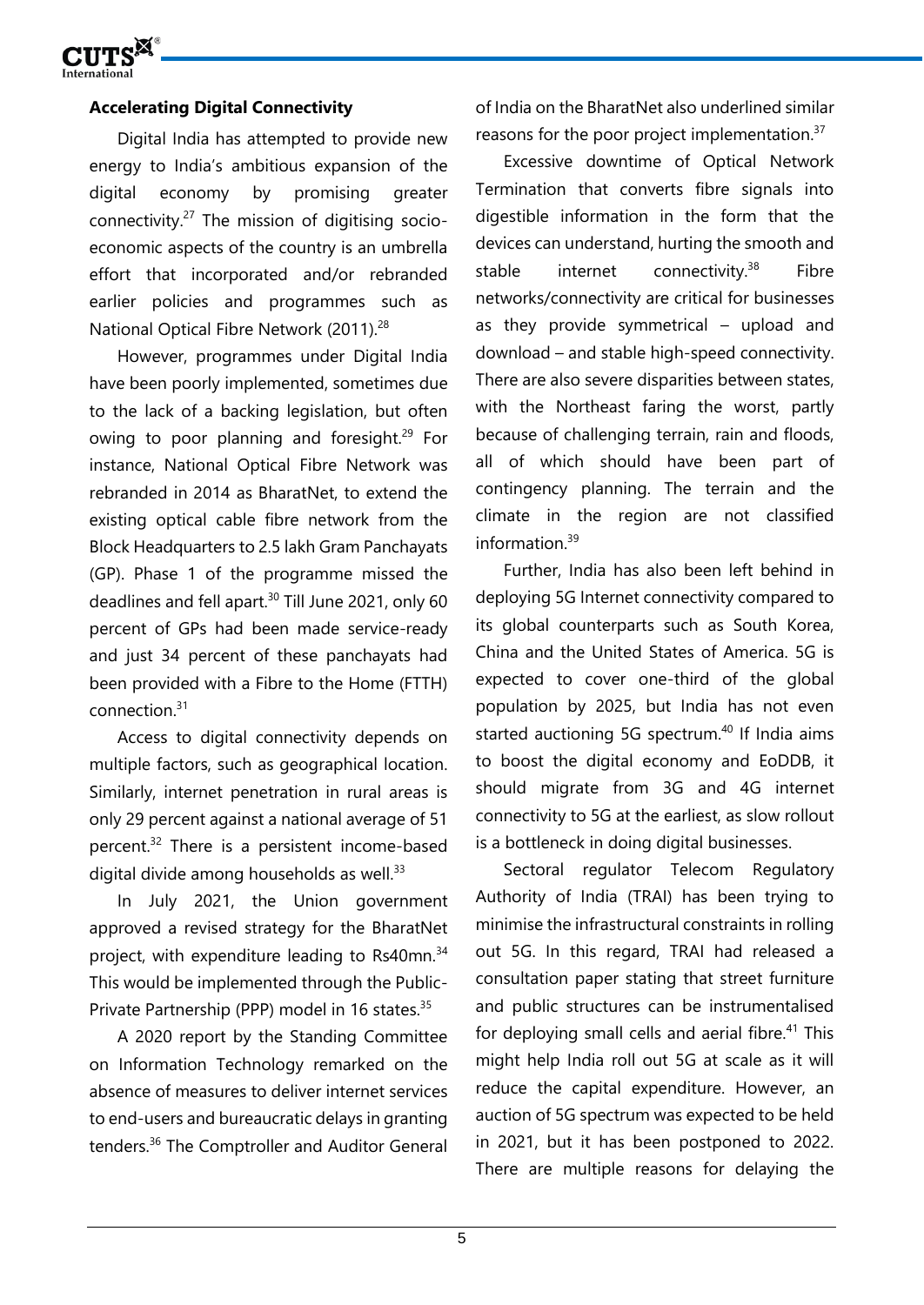

auction including network providers asking for more time to test the technology. At the same time.<sup>42</sup> some reports claim that the government needs to do a lot of work on making the necessary spectrum available.<sup>43</sup> The cold response in rolling out 5G networks will hurt the economy and digital business, allowing faster and smooth connectivity for everyone.

In an attempt to bridge the gaps in accessing the internet, Prime Minister Wi-Fi Access Network Interface (PM-WANI) was initiated by the Indian government in 2021. The scheme aims to deploy large-scale public Wi-Fi hotspots and access points at the local stores and neighbourhood shops as availed by the Public Data Offices (PDO) without any licence, fee or registration. PDOs will be set up on similar lines as the old-school Public Call Offices  $(PCOs).<sup>44</sup>$ 

PM-WANI aims to be a low-cost internet option for the underserved populations of the country, subsequently enhancing the ecosystem of the digital business across the length and breadth of the country. Still, its success in providing meaningful connectivity remains to be seen. Enhancing connectivity through PM-WANI might not directly facilitate doing digital business, but it will certainly have multiple indirect impacts. Increasing the connectivity will expand the consumers' base and help onboard small and medium enterprises into the digital business ecosystem such as e-commerce.

However, public WI-FI networks have not been unfamiliar to the data breach and privacy related concerns. Accessing any website that is not HTTPS certified through public WI-FI can increase vulnerability related to data security.<sup>45</sup> The governing framework of PM-WANI falls short in specifying robust information security mechanisms in order to ensure secure connections.<sup>46</sup> For instance, any actor can become a PDO as it has removed the registration process to become a PDO but there are limited checks and balances in terms of security and privacy. *<sup>47</sup>* Further, as there are no registration, verification and authentication requirements for a PDO, any PDO can be a rogue network more susceptible for hacking and attack on personal and non-personal data of the users.<sup>48</sup> Anyone can access the internet services under PM-WANI by just completing KYC process which is not an adequate security mechanism either, $49$  thereby it creates an opportunity for the hacker to get unfettered access to unsecured devices of legitimate users on the same PDO network. As India is yet to mandate data protection legislation, it poses risks for both users' data and any personal or sensitive information entered for the purpose of authentication.<sup>50</sup> There should be a periodic audit mechanism to keep a check on the rouge networks acting as PDO, it will enhance the security and trust of the user within the PM-WANI scheme.

Furthermore, PM-WANI mandates that users' data must be stored for a year for compliance and legal provisions, the rule states, "PDOA shall make necessary provisions for storage of user data for one year to ensure compliance with legal provisions, as required."<sup>51</sup> The framework further states "subject to terms and conditions of the Registration, the App Provider, PDOA and Central Registry Provider will take all necessary steps to safeguard the privacy and confidentiality of any information about a third party to whom it provides the service."<sup>52</sup>

However, aforementioned rules do not clearly spell out the data security measures and how the collected data will be managed. The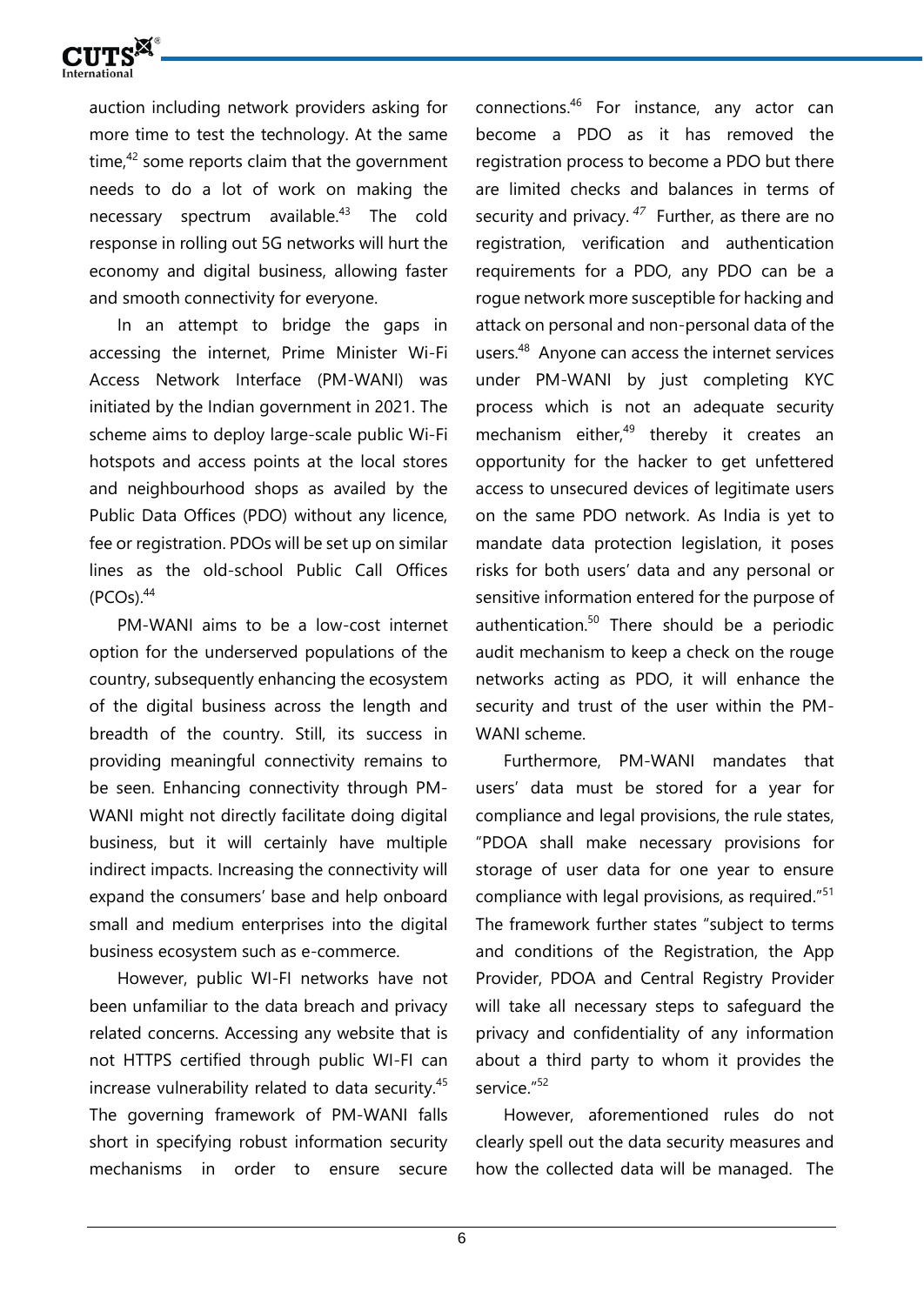

storage of the users' data raises concerns of privacy and surveillance despite the government stating that all stored data under PM-WANI will be safe and secure. The PM-WANI framework does not define whether this data will be accessed or not by the government and its agencies. $53$  If accessed, then the grounds of such access are not provided and in the absence of a data protection law and surveillance framework there are no checks on the powers of the government and its agencies.<sup>54</sup> Any executive orders or legislation which accesses user's data, infringe upon the right to privacy, should be required to adhere to the principles of legality, necessity, and proportionality established in the *K.S. Puttaswamy judgement*. 55 In light of the above and in absence of a robust data protection mandate and adequate surveillance framework, the concerns of data security around the PM-WANI scheme will remain unaddressed.

Along with the GoI, multiple state governments are also navigating ways to provide internet connectivity to foster digital businesses. For example, in Rajasthan, the Lroute server has been operationalised at Bhamashah State Data Centre to provide smooth digital connectivity to facilitate digital businesses. <sup>56</sup> The server has been established in association with the Internet Corporation for Assigned Names and Numbers (ICANN).<sup>57</sup> The server is independent of any Domain Name System (DNS), which means that internet services in the state will not be interrupted even in the case of natural calamities. $58$  Further, the Uttar Pradesh government has promised free Wi-Fi in villages to enhance connectivity and integrate the society into the digital ecosystem under the '*smart village*' mission.<sup>59</sup>

Kerala was among the first states to declare internet as citizen's basic right. $60$  The Kerala government has recently promised to provide free internet connectivity to the people living at the socio-economic margin under the Kerala Optical Fibre Network (K-OFN) project. <sup>61</sup> Other states are following similar models to provide stable and faster digital connectivity that will be critical in expanding the scope of digital businesses in remote and semi-urban locations.<sup>62</sup>

# **Internet Shutdown – Disrupting Digital Business**

*The Supreme Court of India, in Anuradha Bhasin & Ors v. Union of India has stated that the right to carry on any trade or business using the internet is protected under the Indian constitution.<sup>63</sup> The Kerala High Court also delivered a verdict by arguing that access to the internet is a basic right and cannot be denied on social and moral policing.<sup>64</sup>*

However, despite the Supreme Court's order, internet shutdowns have become a pathological response to maintaining law and order situations in India by central and state governments.<sup>65</sup> Internet shutdowns crush businesses and enterprises that heavily rely on digital connectivity to function. The Indian Council for Research on International Economic Relations (ICRIER) published a report in 2018 noting that India lost more than Rs220.3bn due to internet shutdowns during 2012-2017.<sup>66</sup> According to the UK-based privacy and security research firm, Top10VPN, India suffered the biggest economic loss in the world in 2020 due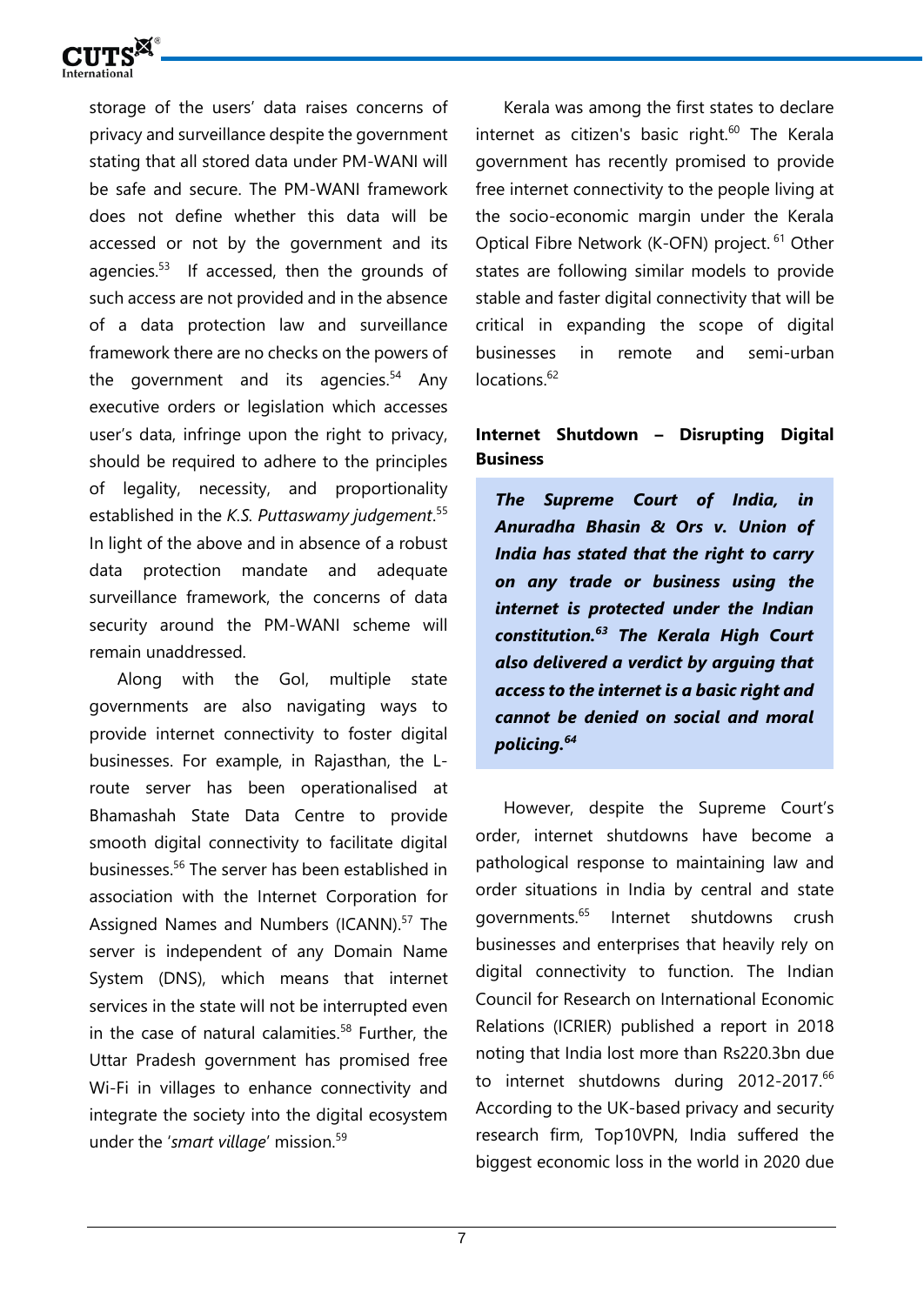

to internet shutdowns, adding up to 8,927 hours and US\$2.8bn losses.<sup>67</sup>

Internet shutdowns hurt small entrepreneurs more severely and to the extent that they have to close down their business operations and find a job to survive. Alam Gul, an entrepreneur from Jammu and Kashmir, started a software firm by investing his savings in  $2018<sup>68</sup>$  In 2019, the Gol shutdown the internet in Jammu and Kashmir for the longest time in any democratic country. Gul's venture was unable to function due to the unavailability of the internet, subsequently failing to deliver the services promised to the clients.<sup>69</sup> Internet shutdown broke his spirit and now he is wary of starting another venture.<sup>70</sup> Entrepreneurs cannot find any investors as they fear that internet services will continue to be disrupted in Jammu and Kashmir.<sup>71</sup>

According to the *Kashmir Chamber of Commerce and Industry (KCCI)* estimates, Kashmir's economy alone suffered a loss of Rs 17,000cr (1,70,000 million) due to the communication lockdown in the wake of the abrogation of Article 370.<sup>72</sup> *The Cellular Operators Association of India (COAI)* has evaluated an estimated Rs 2.4 crores (24 million) per hour of revenue loss to members during internet shutdowns<sup>73</sup>

*Fast Beetle*, an online logistic venture, was nascent when the internet service was suspended in Jammu and Kashmir. Until August 2019, *Fast Beetle* delivered 15000 orders across Jammu and Kashmir and regularly provided employment to 11 people. However, the shutdown broke down the whole business chain of Fast Beetle, forcing it to shut its operation for almost eight months. $^{74}$  Its co-founder said that disruption of internet shakes stakeholders' confidence, including investors. Despite liking the e-business model, investors are not willing to invest in a start-up based in a region where connectivity is not stable.<sup>75</sup>

Negative impacts on digital businesses, livelihood and innovations are evident as India continues to top the chart in shutting down the internet globally.<sup>76</sup> It has been challenged in court multiple times. The due process of shutting down the internet was laid down in *Anuradha Bhasin v. Union of India,* challenging the prolonged internet blockade in Jammu and Kashmir.<sup>77</sup>

The Supreme Court stated that it was illegal to shut down the internet indefinitely under Indian law. The court further stated that the order for internet shutdown must satisfy the requirements of necessity and proportionality.<sup>78</sup> Further, it placed requirements on the government to make internet shutdown orders public and subject to judicial review.<sup>79</sup> The court also mandated that such shutdowns need to be temporary and reviewed regularly. $80$  The frequent and protracted shutdown of the internet has long been in contest with international and constitutionally guaranteed civil, political, social, and economic rights. Its implication on EoDDB is deep as it shakes the business community's confidence.

However, despite Supreme Court's ruling, India continues to shut down the internet. Recently, Rajasthan government shutdown internet in Jhunjhunu in view of Holi Procession in March  $2022.^{81}$  Similarly, West Bengal Government also shut down the internet in several districts of the state to prevent cheating in exams in March  $2022$ .<sup>82</sup> The High Court in West Bengal stayed the government's order of suspension because it did not disclose the necessity for the shutdown.<sup>83</sup>

More recently, in Jodhpur, a district in Rajasthan, internet was suspended for an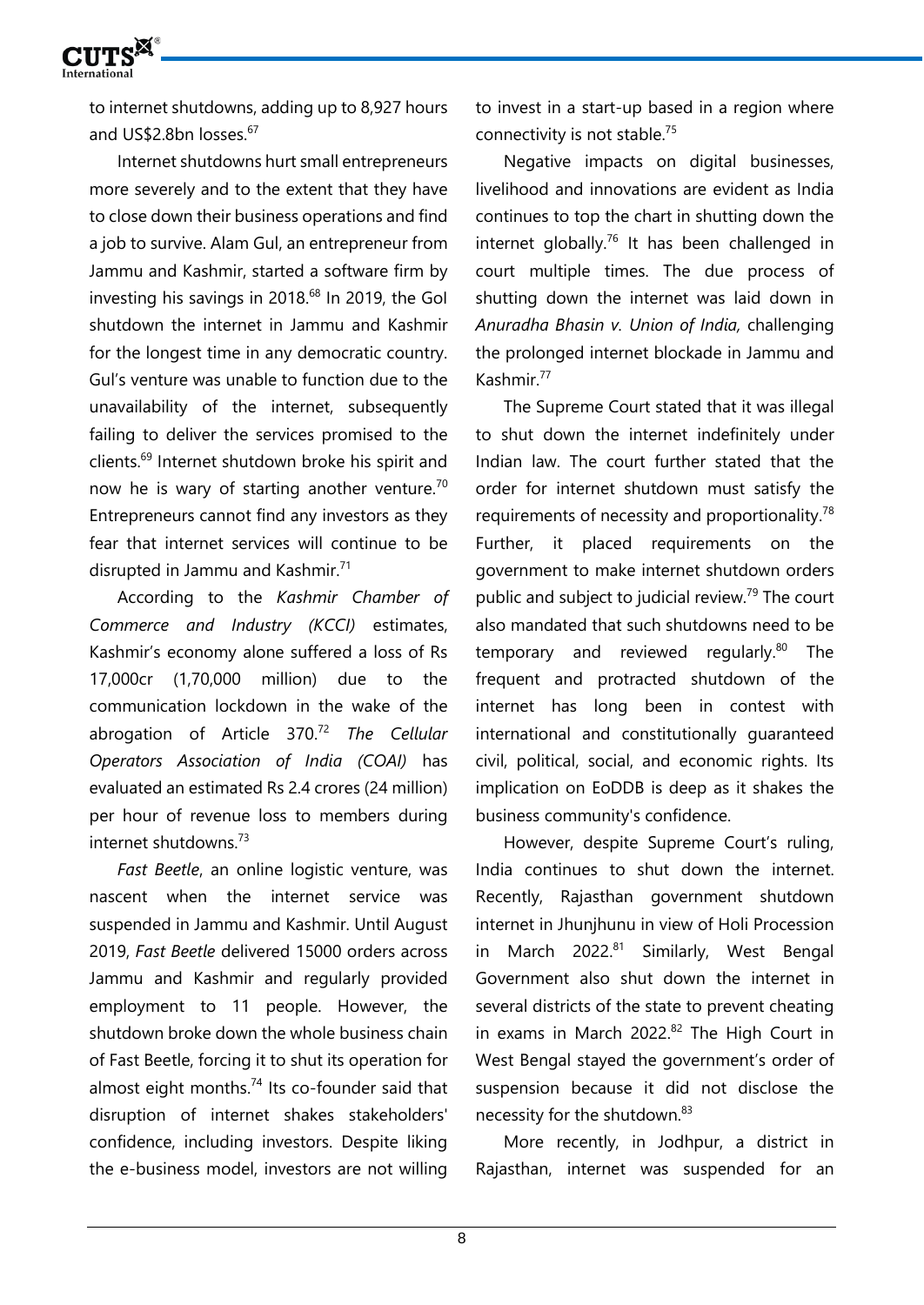

undetermined period, violating the Supreme Court's order in which it said internet services could not be suspended for an undefined period.<sup>84</sup>

*On shutting down the internet, the government's position of national security and public order continues to dominate the discourse. However, the losses in EoDDB include missed opportunities, jobs, livelihoods, access to health and education, and government services which need to be considered.<sup>85</sup>*

Suspension of internet and EoDDB do not go together. If India aims to boost the digital economy and provide a conducive business environment, it needs to recalibrate the frequent suspension of the internet that is being frequently done on the grounds of public order and national security.

#### **Development of Data Centres**

Digital businesses need to store data to enhance services, consumers' experience and minimise the cost of production. This requires data centres to host, process, analyse and access their data directly or indirectly. Digitally-enabled business enterprises, such as cloud service providers, fintech, health tech, and edtech would require comprehensive backend digital infrastructure in the form of data centres to cover users' demands. The convergence technologies and other factors offer a new set of economic avenues such as data centres. Quality, availability and accessibility of data centres are critical in promoting the digital business ecosystem.

Demand for data centres would grow exponentially in India due to the growing use of Information and Communication Technology

(ICT)-enabled services. Particularly, the need for data centres is paramount in the context of the proposed data localisation mandates and Reserve Bank of India's (RBI) rules<sup>86</sup> that require data storage within national boundaries. Meeting the demand for data centres will be critical in facilitating the digital business ecosystem, but there are infrastructural challenges in setting up the data centres in India. There are 749 million active internet users in India $^{87}$ , but the country has an abnormally low, 80 data centres<sup>88</sup>, compared to Europe's 1978 data centres $^{89}$  for 372.43 million internet users.<sup>90</sup>

Further, the traditional data centres cannot support the increasing complexities of digital business such as cloud computing and social media.<sup>91</sup> Digital businesses require hyper-scale data centres that would ensure better access and analysis of large volumes of data which will add value to their supply chain and enhance customer experience by more significant levels of personalisation.<sup>92</sup>

In this context, it is important to talk about the challenges such as the absence of legislative backing in establishing data centres, uncertainty around data storage, clearly spelled out standards and hard infrastructures that include power supply, land for setting-up data centres in India, which might have a negative impact on doing digital businesses in India.

Constraints present here challenge setting up data centres. For instance, land and power, high speed and stable internet connectivity are necessary to establish the data centres, and such infrastructural requirements are not present in smaller cities. The average power supply required is between 15-100 MW and 3-12 acre land with high bandwidth to develop the data centres.<sup>93</sup> These requirements also mean that

9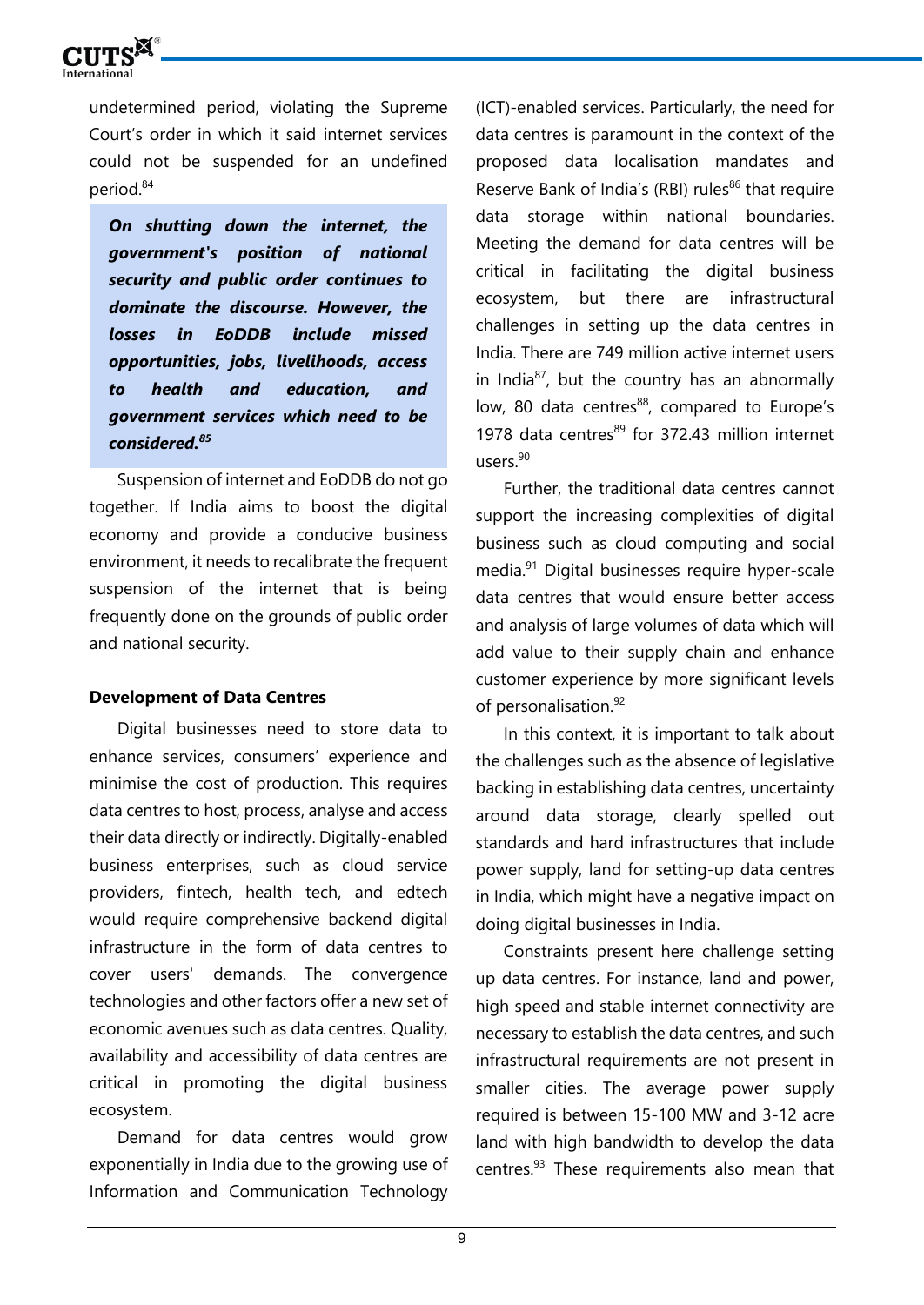

developing data centres is a high capital investment task and needs governments' support to facilitate infrastructure and investment.

*Riding on the increasing penetration of ICT-enabled services such as smartphones, social media, e-commerce and entertainment platforms, India aims to take advantage of data centres services due to the country's exponential growth of data creation and consumption. The Finance Minister, Nirmala Sitharaman, in her 2022 budget, extended the infrastructure status to data centres to avail credit and manage resources.<sup>94</sup>*

India's Data Centre Policy, 2020 states, "drive necessary regulatory, structural and procedural interventions for enabling ease of doing business in the sector, attracting investments and accelerating the existing pace of Data Centre growth in the country."<sup>95</sup> Different state governments also propose their own data centre policies to attract investment. For instance, the Telangana government in 2016 published a document that aimed to attract investments in data centres, and the Tamil Nadu government also published a similar data centre policy.<sup>96</sup>

Along with the infrastructural challenges, Data Centre Policy, 2020 aims to simplify the complex clearance policy for setting up data centres in India, but no clear mechanism has been laid down in the draft. $97$  The draft policy states that Data Centre Economic Zones (DCEZ) will be set up to promote data centres in India. However, India's experience rolling out similar schemes has not brought intended success. For instance, Special Economic Zones  $(SEZ)^{98}$  and Mega Food Park<sup>99</sup> suffer from multiple challenges such as unpredictable taxation and limited incentives to expand, need to be taken into account.

In addition to these, Data Centre Policy 2020 does not talk about issues related to cybersecurity which are essential to ensuring sustainable growth of data centres in India. Cyberthreats will continue to hunt business, consumers, and government without establishing safe and secure data centres, and India has already been performing poorly in risks related to cyber security. Building desired data centres for business and end consumers will be critical to ensuring a safe, transparent, and sustainable ecosystem for digital business.

# **Implication of Soft Digital Infrastructure on EoDDB**

Access to hard digital infrastructure – uninterrupted and faster internet connectivity, smartphone, laptop/computer and data centres – cannot be seen in isolation from soft digital infrastructures that comprise digital literacy, culture and language. Empowering the underserved population and facilitating digital business involves the availability of digital connectivity and affordability, positionality that can allow them access to a wide range of potential that technological development offers.

Access to the hard digital infrastructure requires understanding what digitalisation means in its widest possible sense and imagining alternatives to the traditional digital business approach and participation in commercial activities. This section will unfold the issues related to digital literacy, language and cultural barriers in EoDDB.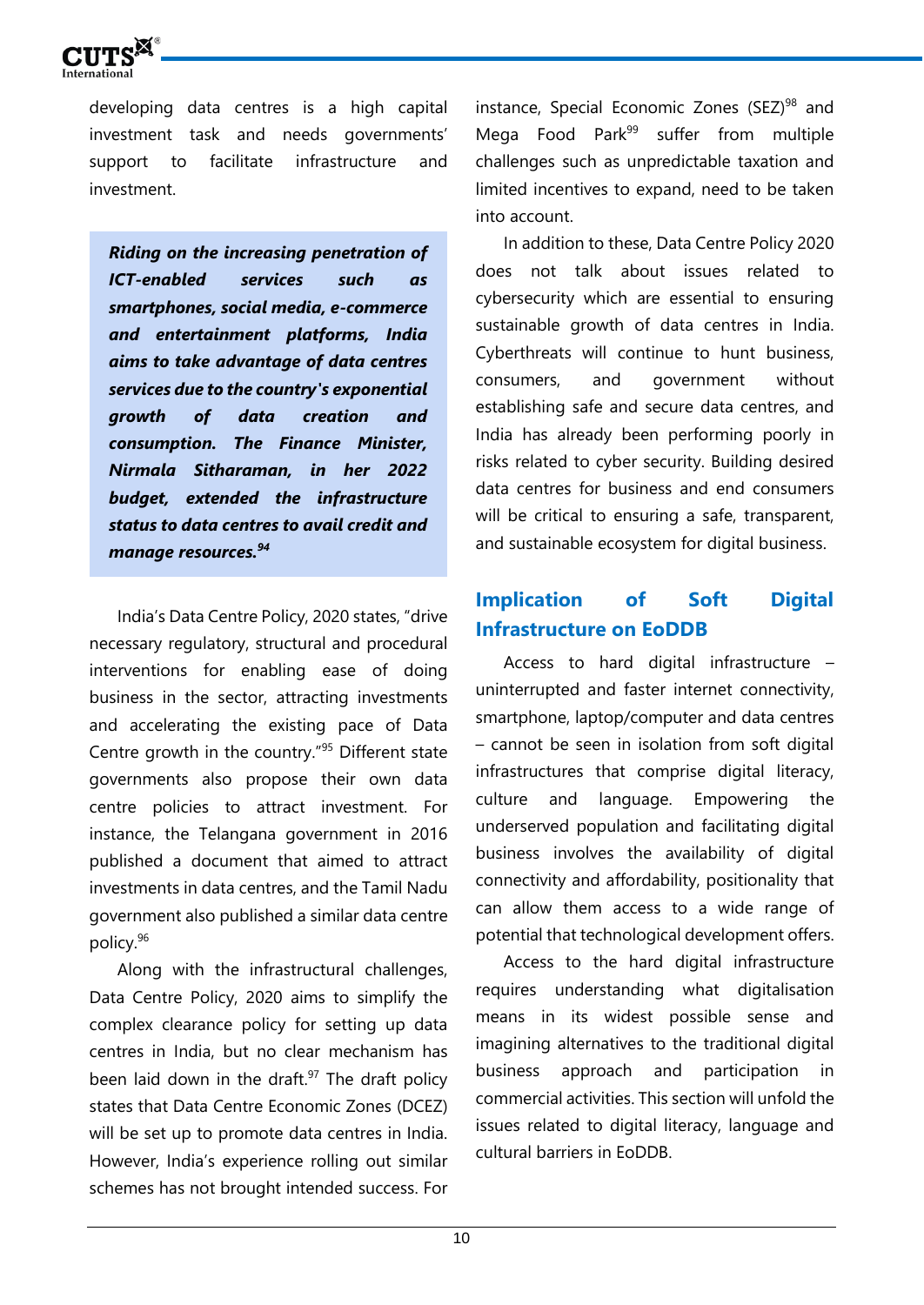

The section will also unpack India's public digital infrastructure, including India Stack, Digital Payment Infrastructure, Open Network for Digital Commerce, and National Open Digital Ecosystem. Public digital infrastructure is an attempt to democratise the access of technology that can be reprogrammed for small businesses, start-ups and budding entrepreneurs to utilise.<sup>100</sup>

A digital ID card has lowered the cost of confirming an individual's identity, and open access software standards facilitate digital payments between banks, fintech firms and digital wallets. All these initiatives have provided better mechanisms for doing digital businesses in India. However, there are multiple challenges related to open digital technologies. Along with these, issues related to cybersecurity will be discussed as safe and secure cyberspace has a positive association with EoDDB.

#### **Digital Literacy, Language and Culture**

Digital literacy is defined as the ability of individuals and communities to understand and use digital technologies for meaningful actions within life situations, including operating a computer, laptop, tablet and smartphone.<sup>101</sup> If at least one person within a household can operate the devices, the household is considered digitally literate.<sup>102</sup> Only 38 percent of the households in India are digitally literate, whereas about 61 percent of households in urban and only 25 percent of households in rural are digitally literate.

Online commercial activities in India have gained significant momentum in the recent past, but consumers have not put total confidence in the digital ecosystem. $103$  Along with meaningful access to digital infrastructure, digital literacy is

critical in establishing confidence among stakeholders.

The lack of digital literacy in Indian households is a barrier for digital businesses to penetrate rural and urban households.<sup>104</sup> This highlights that, digital businesses are yet to fully realise the market potential of increasing digital adoption in India. In EoDDB terms, access to digital connectivity brings together businesses and consumers through digital connectivity and applications but it cannot be separated from their required skill and knowledge.

The GoI initiated the National Digital Literacy Mission (NDLM), Digital Saksharta Abhiyan and Pradhan Mantri Gramin Digital Saksharta Abhiyan (PMGDISHA) with the vision to empower at least one person per household with digital literacy skills by 2020 to integrate the people in the digital ecosystem. Subsequently improving EoDDB. NDLM is an attempt to complement the Digital India mission to transform each household into digitally literate.

However, the programme fell short on multiple fronts due to lacking funds, resulting in poor implementation and execution.<sup>105</sup> INR 2,350 crore was required for 2017-19, only INR 536 crore has been allotted to the scheme.<sup>106</sup> Additionally, GoI used a method that was expensive and flawed, training people through computers that require high investment infrastructure and broadband internet connectivity, while largely Indian people have been using internet through smartphones.<sup>107</sup>

Overcoming these inequalities is critical for EoDDB and requires an equal emphasis on digital infrastructures and skills development. Limited digital literacy in rural areas impacts the EoDDB, as MSMEs find it challenging to attract skilful individuals who can instrumentalise the

11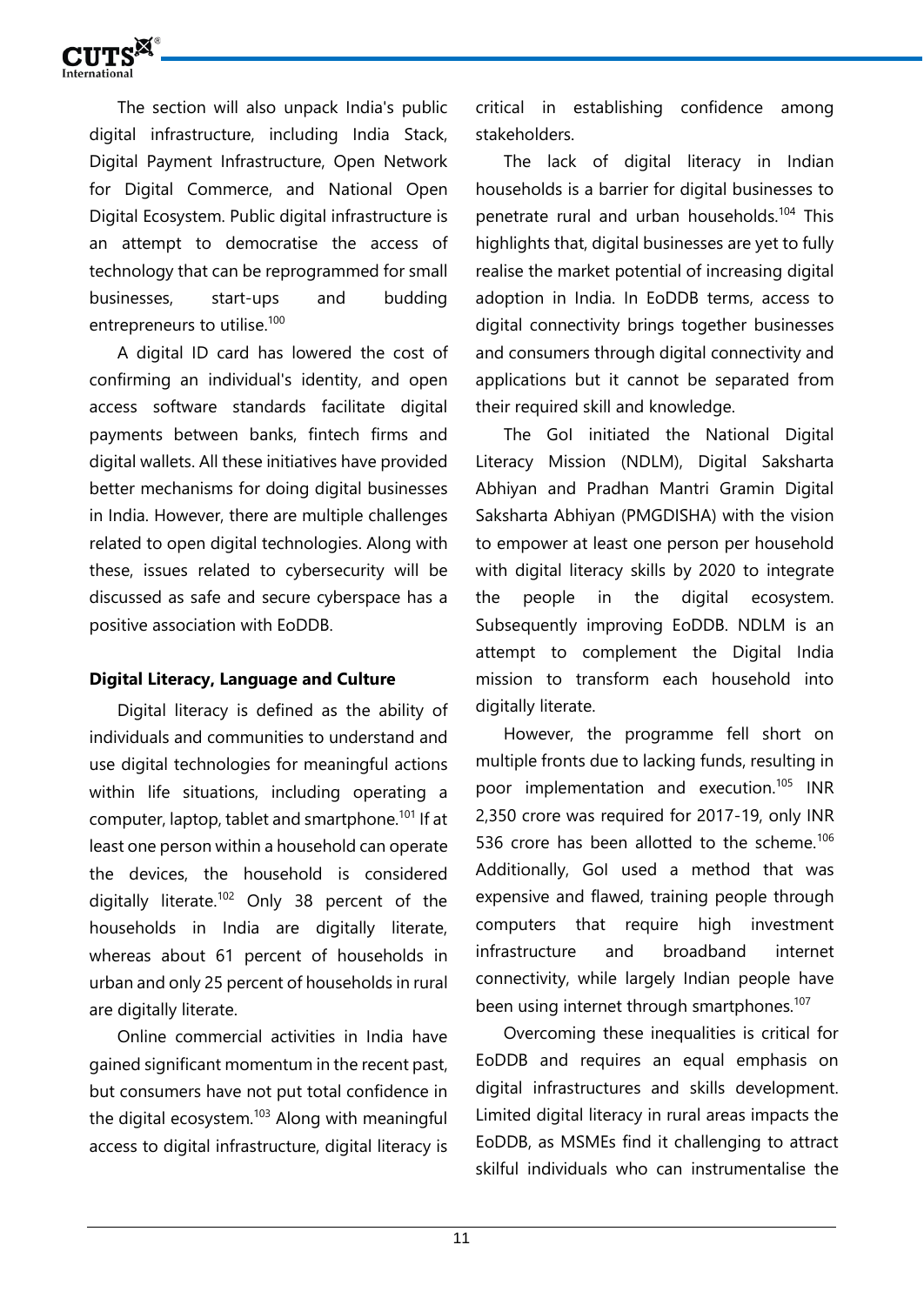

digital ecosystem to drive economic growth. A large pool of skilful and digitally literate individuals is concentrated in urban pockets due to better educational opportunities and thus have higher chances of getting employment. These factors also negatively impact the ecosystem of digital business in rural areas.

*Like digital literacy, cultural and linguistic barriers also affect the ability of the people to access and avail products of digital businesses. Limited access to different regional languages and dialects on the internet hinders digital business growth as consumers are wary in case of a dispute. Online commercial platforms provide the redressal mechanism. The process such as bots and emails are often not easy to navigate.*

For instance, most businesses and consumers prefer to operate and interact with their consumers in their regional languages. A Common-Sense Advisory Survey with 8709 online consumers in the Business to Consumers (B2C) segment in 29 countries reported that 75 percent of respondents preferred to do online transactions if the information was in their native language.<sup>108</sup> About 60 percent confirmed that they rarely or never bought from an English-only website because they cannot read.<sup>109</sup> The 956 business-to-business (B2B) survey shows a similar sentiment toward doing business in their native language. $110$ 

Whether B2B or B2C, consumers prefer to do online transactions in their native language. $111$ This reflects the importance of language in enabling digital commercial activities. In India, leading e-commerce companies like Amazon and Flipkart have invested and expanded the subsequent 100 million users by providing text and voice-based consumer support in regional  $lanaua$ ges. $112$ 

However, it would be difficult for smaller businesses to provide multilingual content due to limited resources and capacities. Compared to conventional offline consumers, increasing digital technologies and associated risks related to quality and online financial fraud have also emerged. Generating awareness is critical to harnessing maximum potential digital business. EoDDB demands more digital interactions between consumer and business platforms and creating the infrastructure and an environment – literacy, culture and trust – that is conducive to commercial activities is critical.

#### **Increasing Cases of Cybercrime**

With increasing adoption of digital technologies but associated lack of understanding about the importance of cyber security, businesses and consumers are increasingly falling prey to cybercrimes. Cybercrimes are an emerging and increasing concern for businesses and people vis-a-vis disruption of services, privacy and security concerns, including data breaches, ransom attacks, and loss of commercial reputation, negatively impacting the digital business ecosystem.

Cyber-attacks in India were reported to have increased by about 300 percent in 2020 compared to the previous year, which had cost Small and Medium Businesses (SMB) in India more than Rs 3.5 crore.<sup>113</sup> According to a survey, 52 percent of people do not know how to protect themselves from cybercrime, and even more, 68 percent say it is difficult for them to determine the credibility of their information. In a period of just 12 months, over 27 million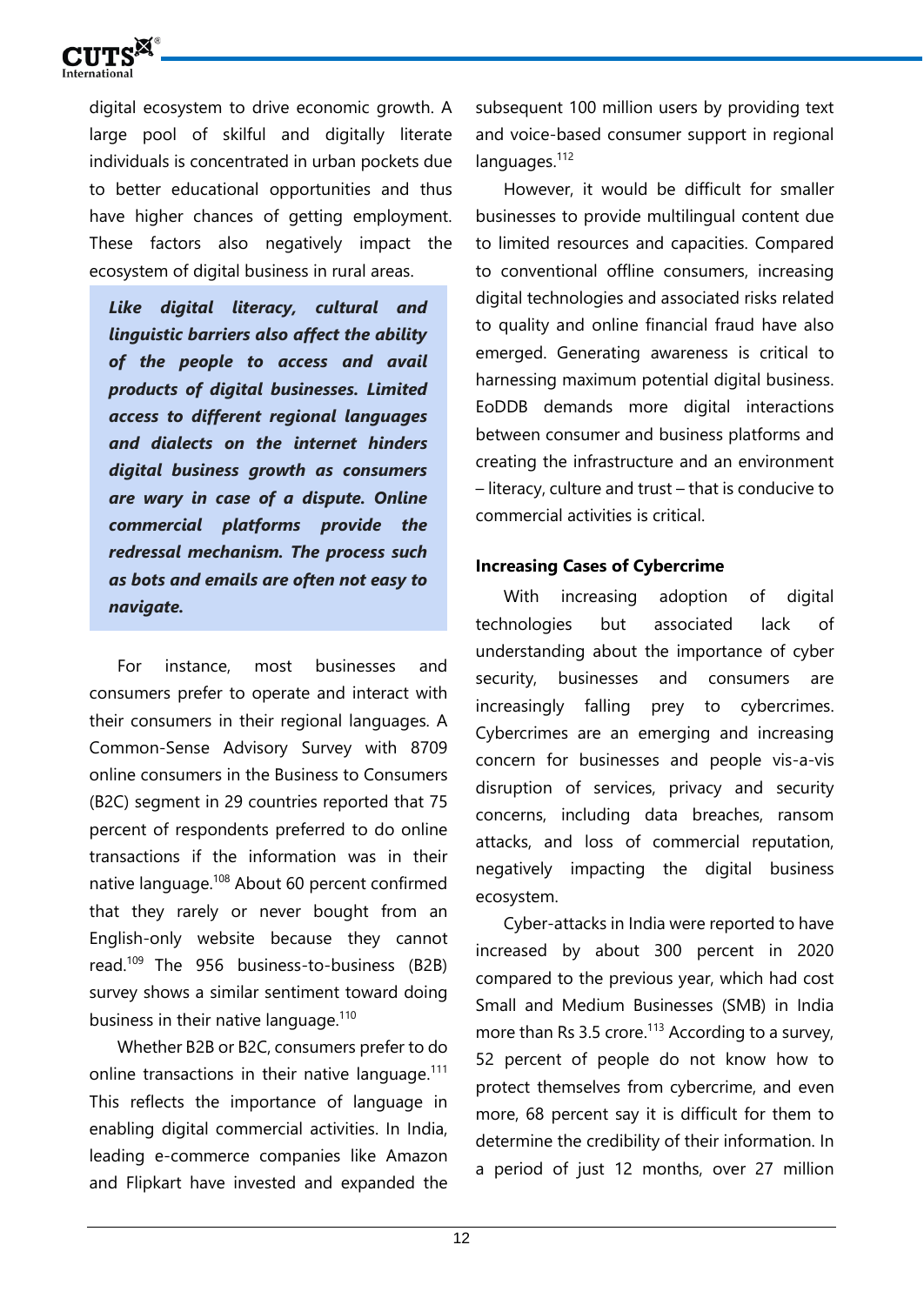

Indian adults experienced identity theft. More importantly, three out of four MSMEs in India witnessed a cyber-attack in 2020. It is critical to note that the cost of a cyberattack is not just material.<sup>114</sup> The loss is colossal in reputation, loss of consumers and damage to profit margins. Globally, the cost of cybercrimes is high and rising as well. $115$ 

Since India is the second-largest online market globally with over 749 million internet users and aims to instrumentalise the user's database to boost the digital economy by enhancing EoDDB, safe cyberspace will be critical for the intended aim.<sup>116</sup> Cybercrimes in India have implications for commercial activities across the globe because of the sheer size and volume. Many data files and online activity important to the world are being generated and consumed in India, so the rising crimes here and its ability to tackle growing cybercrimes concern EoDDB.<sup>117</sup>

*MSMEs are more prone to cybercrimes due to a lack of awareness and/or knowledge, lack of skilled personnel, and limited capacity to invest resources in building capabilities that will protect them. For instance, MSMEs do not always know if they have been attacked or breached.<sup>118</sup>*

Similarly, business owners may not know how much and what type of data has been leaked.<sup>119</sup> Additionally, MSMEs may also hesitate to report cyberattacks to law enforcement agencies as these businesses fear a loss of reputation by exposing their vulnerabilities.<sup>120</sup>

Minister of State for Electronics and Information and Technology (IT) Rajeev Chandrasekhar said, "the government is committed to ensuring that the internet in India is open, safe, trusted and accountable for all users".<sup>121</sup>

Currently, the response to cyber security threats can be taken under the Information Technology Act, such as hacking, denial-ofservice attacks, phishing, malware attacks, identity fraud and electronic theft, and the Indian Penal Code punishes criminal offences in cyberspace defamation, cheating, criminal intimation and obscenity.<sup>122</sup>

In accordance with IT laws, the Indian Computer Emergency Response Team (CERT-In) was created in 2004 to take care of incident response, and the National Critical Information Infrastructure Protection Centre (NCIIPC) was created in 2008 to look after critical infrastructure from the threat of cybersecurity.<sup>123</sup> Recently, GoI mandated that Indian companies report any cybercrime within six hours under CERT-in.<sup>124</sup>

Additionally, The Indian Computer Emergency Response Team and Manner of Performing Functions and Duties Rules 2013 (CERT Rules) has been established as the nodal agency responsible for collecting, analysing, and disseminating information on cyber incidents and taking emergency measures to contain such incidents. India also enforces Companies Management and Administration Rules 2014 (CAM Rules) framed under the Companies Act 2013, which mandates companies to ensure that electronic records and security systems are secure from unauthorised access and tampering.

CERT-in demands real-time data from service providers such as intermediaries and data centres in India. However, there are multiple layers in cyber fraud and/or cybercrimes and disclosing information within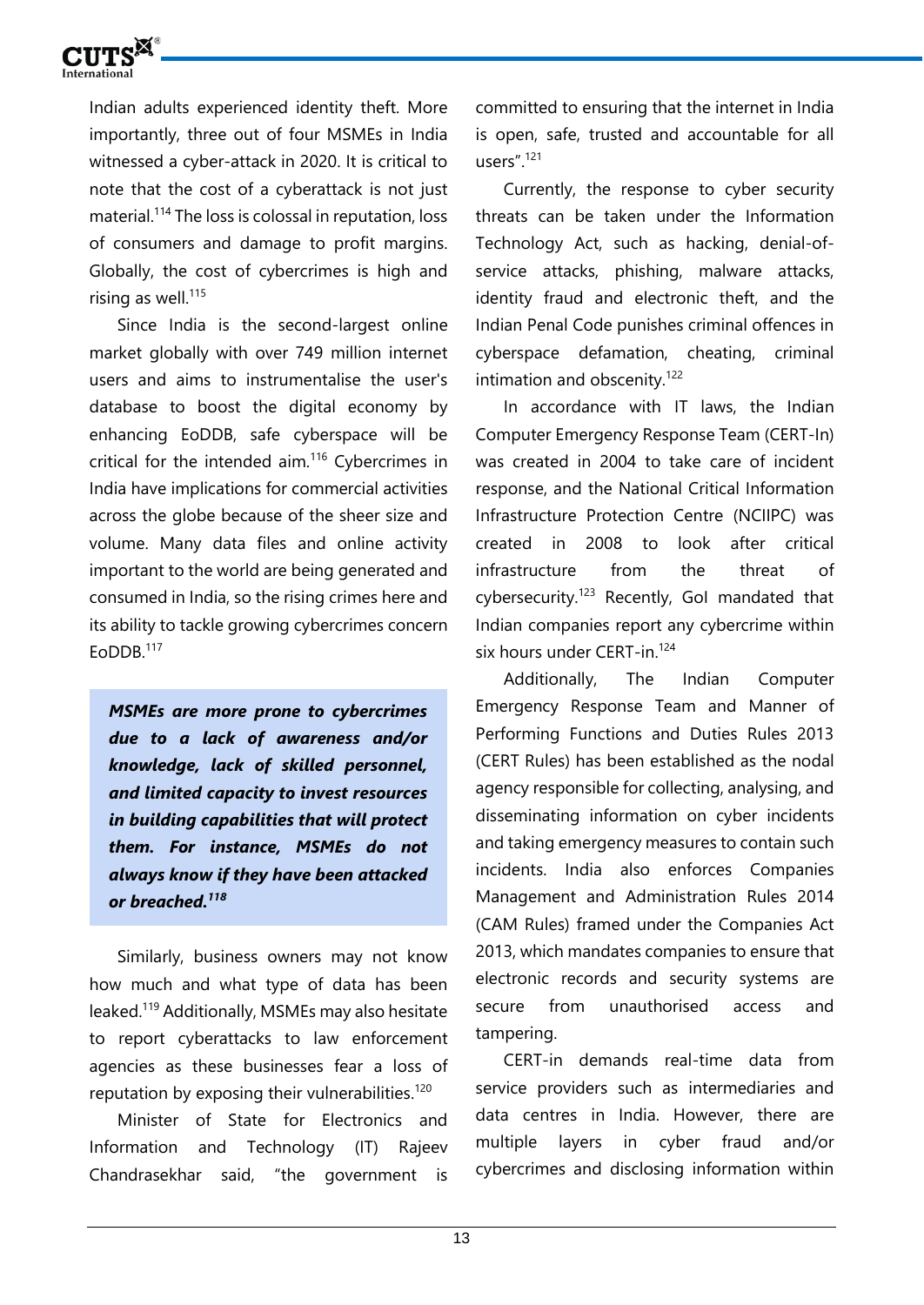

six hours and without any oversight, access to the data in nearly real-time might be tricky and raises the question of surveillance.<sup>125</sup> These mandates will negatively impact EoDDB, as NordVPN, a leading VPN provider, may pull out of India due to proposed changes in CERT-in, which mandates storing users' data for five years.<sup>126</sup>

Along with flawed implementation, these mechanisms cannot adequately address the dynamic nature of cybercrime due to the lack of coordinated approach.<sup>127</sup> There is no uniform cybersecurity architecture that unifies the efforts of all these agencies to be able to assess the nature of the threat and tackle them effectively.<sup>128</sup> Lack of inter-agency coordination and unclear demarcation of roles and responsibilities weaken the efficiency and effectiveness of cybersecurity.<sup>129</sup> To this end, the government is expected to introduce a national cyber security strategy to provide guidelines and build capacities in tackling emerging cyber threats. Still, the process needs to be accelerated as effective cybersecurity mechanisms positively impact the digital business environment.<sup>130</sup>

#### **Public Digital Infrastructure – India Stack**

India Stack is a project of creating a unified software platform that will facilitate India's digital business ecosystem. "India Stack is a set of Application Programming Interfaces (APIs) that allows governments, businesses, start-ups and developers to utilise a unique digital Infrastructure to solve India's hard problems towards presence-less, paperless, and cashless service delivery".<sup>131</sup>

The stack consists of four layers of infrastructure and standards: (i) digital identity, which features the Aadhaar digital ID system that allows for identity verification and the mapping of information across datasets; (ii) an interoperable payments interface which is Unified Payment Interface (UPI); (iii) digitalisation of documentation and verification which can be instrumental in the verification of digital documents that can replace traditional paper analogs; and (iv) a consent layer that will involve the operation of data fiduciaries that act as intermediaries between individuals and financial companies.<sup>132</sup>

Pillars of India Stack have been introduced gradually in the last decade in India, except for the consent layer. The first two, Aadhaar and UPI will be discussed in the next section of this paper. In this section, the consent layer is discussed.

Consent layers have not been fully developed and operationalised in India but probably it would be based on MIT Media Lab's Open Personal Data Store (OpenPDS) system, allowing users to collect, store, and give finegrained access to their data while protecting their privacy. $133$  It enables the user to view and reason about the data collected. The user would own secured space, PDS acting as a centralised location where their data resides.<sup>134</sup>

The user can then control the data flow and manage fine-grained authorisations for accessing his data. The individual data ownership model would fundamentally impact the digital business ecosystem from a business standpoint. The business would have to largely reprogram its digital architecture based on the individual's data.

Digital business would be dictated by the users' justification of services and data, and services can be rated and evaluated, accordingly. Interestingly, India Stack can revoke the access of the data from any business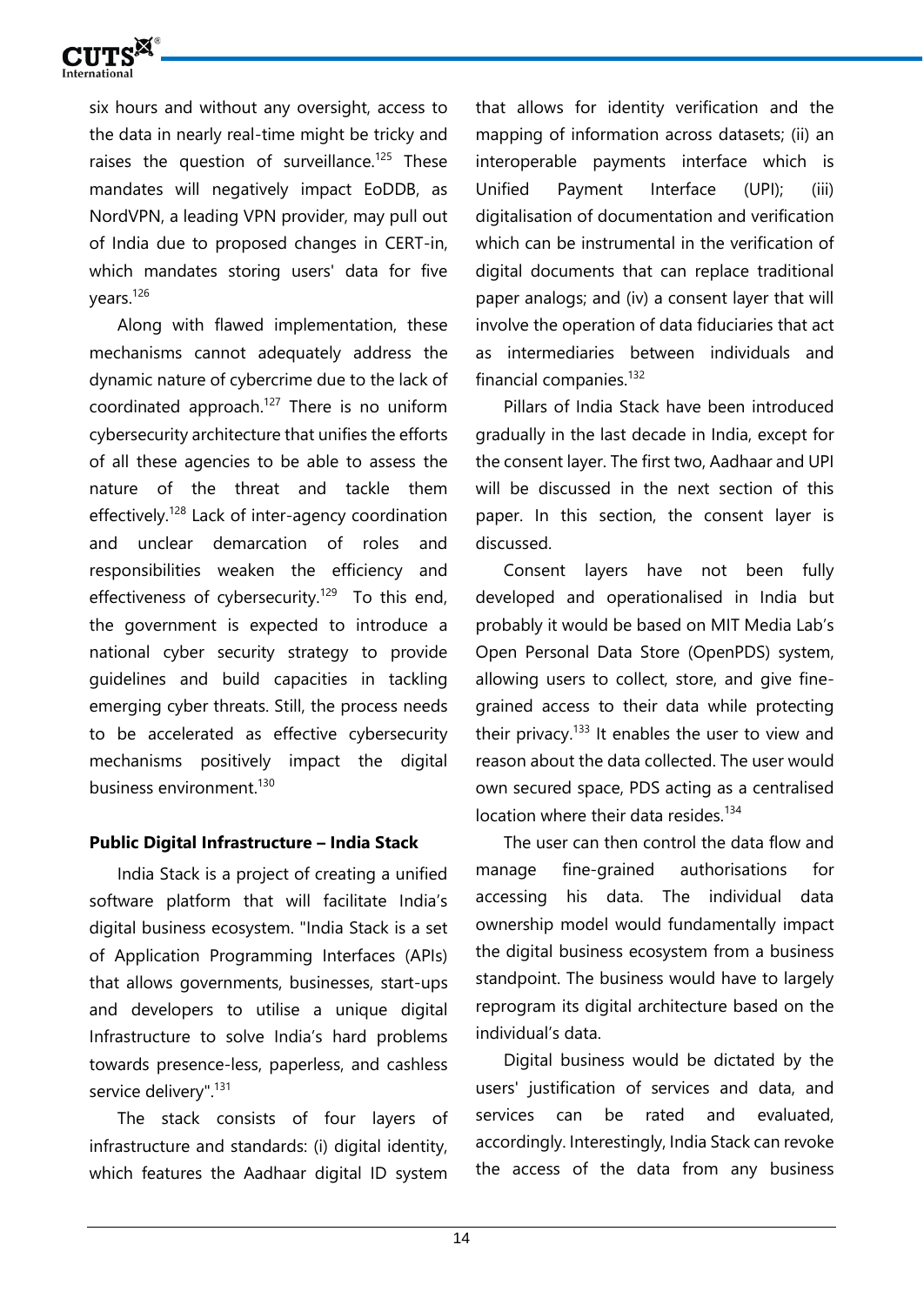

platforms if the concerned person expresses their withdrawal.

*Currently, data is being collected and stored by hundreds of different goods and service providers. Data, particularly, metadata is yet to realise its full potential due to fragmentation that makes the data inaccessible to innovative services and often even to the individual who generated it in the first place. Additionally, the lack of access and control over the data is fuelling growing concerns about associated risks. The data ownership model enabled by OpenPDS can potentially foster alternatives to the current dataselling and advertising-based business model.* 

India Stack potentially aims to unlock the economic values of the data that includes digital business opportunities to provide hardware for data collection, storage for metadata, or algorithms for better-using metadata by keeping software for data collection and data management open-source.

Subsequently, removing the barriers to entry for new businesses allows the most innovative algorithmic companies to provide better datapowered services. This will facilitate EoDDB for new entrants.

However, the technologies used in the OpenPDS are complex and would not be easily available in India.<sup>135</sup> Moreover, there is still a lack of clarity on how this would be operationalised, limiting the understanding around it.

#### **Online Payment Infrastructure**

New-age digital payment modes, such as UPI, Aadhaar-Enabled Payment System (AePS) and Bharat Bill Payment System (BBPS) are crucial to India's cashless economy.<sup>136</sup> Riding on Open Banking such as UPI, launched by the National Payment Corporation of India (NCPI), digital payment infrastructure has seen an exponential boom in India.<sup>137</sup>

This has allowed fintech platforms to innovate and create a strong foundation for digitalisation and cross-selling other financial products and services such as GooglePay, PhonePe and BharatPe. Interoperability enabled by public sector API has been critical in the wide acceptance of application-based online financial transactions as well as it has generated competition among the fintech players. $138$ 

Cheap internet data, increasing penetration of smartphones and India's biometric identity card provided the fertile ground for digital payment in India.<sup>139</sup> India's biometric identity Aadhaar – built on a unique 12-digit identification number for each Indian resident – has become a critical component in boosting digital payments.<sup>140</sup>

Aadhaar has been India's most ambitious public digital infrastructure project to provide a single identity card to Indian people. It allows seamless integration of cash transfer between consumer-to-consumer and consumer-tomerchant through mobile applications. It does so by bringing e-KYC (Know Your Customer), turning an Aadhaar number into financial address, e-signature and UPI.<sup>141</sup>

While using UPI does not require an Aadhaar ID, Aadhaar has facilitated e-KYC compliance for opening bank accounts needed to access the UPI system.<sup>142</sup> Further, Aadhaar has enabled the digital ecosystem involving several APIs.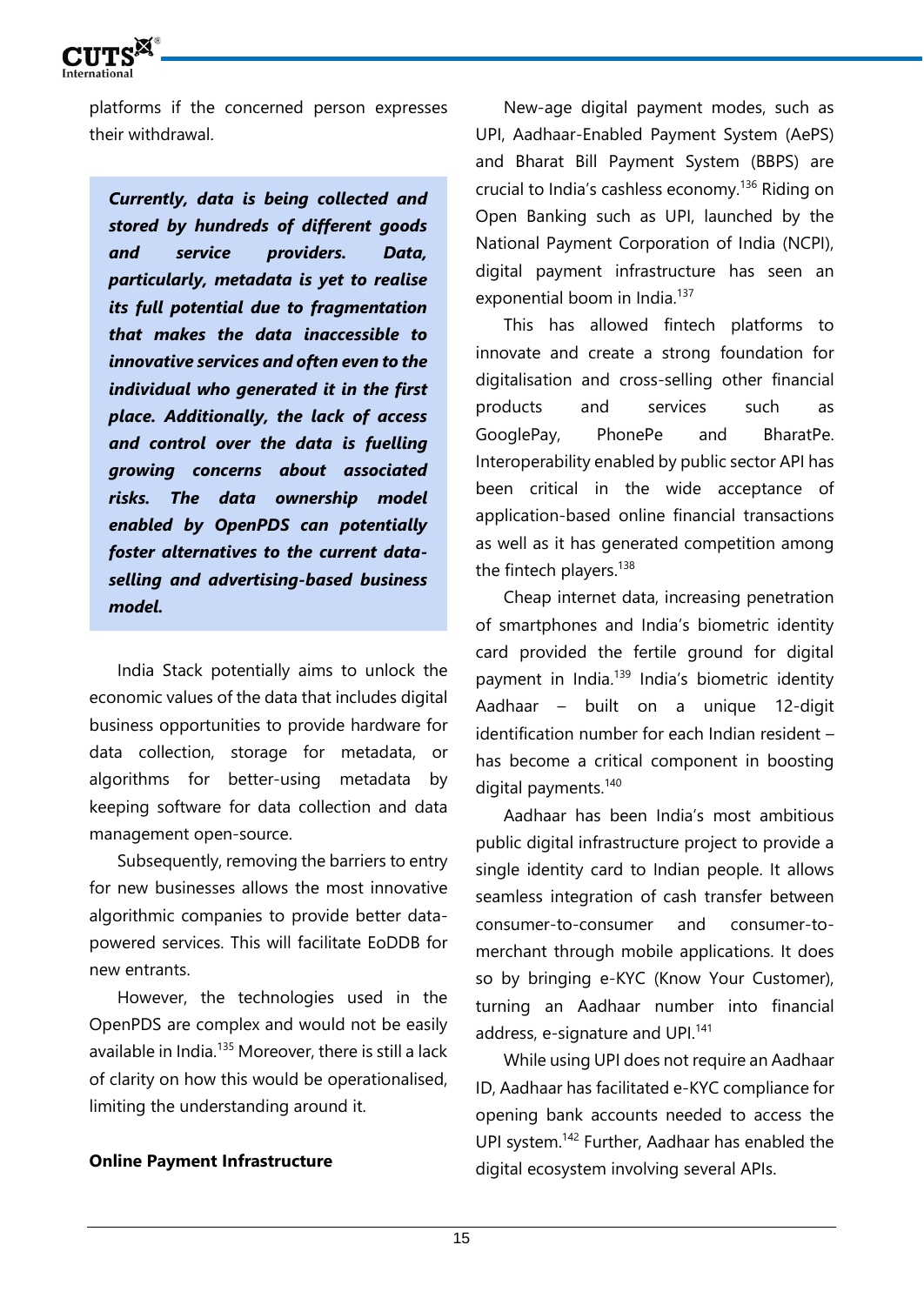

These APIs allow public and private service providers to authenticate identity using the data biometrics, demographics, and links to individual phones registered with Aadhaar to facilitate authentication using a One Time Password (OTP).

The Reserve Bank of India (RBI) has also started Payments Infrastructure Development Fund (PIDF). The fund will be spent to subsidise deployment of Points of Sale (PoS) infrastructure (both physical and digital modes) in tier-3 to tier-6 centres and north-eastern states.<sup>143</sup>

In 2020, India was among the top countries globally, with 25.5 billion online financial transactions.<sup>144</sup> Although there are challenges relating to dispute resolution that fintech platforms are facing, it demands attention to enhance EoDDB. Most fintech players approach dispute management through phone calls or digital channels like WhatsApp and Email.

*Determining the root cause behind any dispute is time-consuming and complex. Online financial transactions involve multiple players: a bank that accepts the transaction; a network such as Visa, Master, Rupay; and the bank where consumers hold their account. These complexities have been a bottleneck in facilitating digital business, leading to a pile-up of credit reversal failures.<sup>145</sup>* 

Other concerns related to privacy and security continue to be a challenge for fintech platforms.<sup>146</sup> In digital payments architecture, vulnerabilities related to privacy are at many layers, including poor technical mechanisms and unethical data collection practices. For example, the front end is a biometric capture device in a

digitally enabled payment system. The backend comprises consumer Aadhaar data linked to the bank account and in between these two, data transmission systems function.<sup>147</sup> The authentication is done through passwords. However, data breaches in the digital payment ecosystem, unethical data collection have not been uncommon. One of the major fintech platforms has repeatedly faced massive data breaches that diminish users' confidence in the digital payment ecosystem.<sup>148</sup>

The absence of data protection mandates also reduces confidence in the digital ecosystem. In addition to this, digital payment also excludes people living at the socioeconomic margins. The success of a cashless economy will heavily rely on how much it will enhance inclusiveness and secureness in online financial transactions. This will lead to a better ecosystem for doing digital payment business in the country.

#### **National Open Digital Ecosystem**

India is deliberating the implementation of another open public digital infrastructure – the National Open Digital Ecosystem (NODE). The Ministry of Electronics and Information and Technology released a white paper in 2020 and laid down the broader principle of the NODE.<sup>149</sup>

The white paper states that NODE will consist of a three-layer mechanism: a delivery platform which is the technological aspect; a governance framework that will anchor the technological component; and a community that will develop and new on top of it to deliver shared values. The open digital ecosystem aims to encourage competition by breaking the entry barriers and spur innovation and investments, thus facilitating a business-friendly digital environment.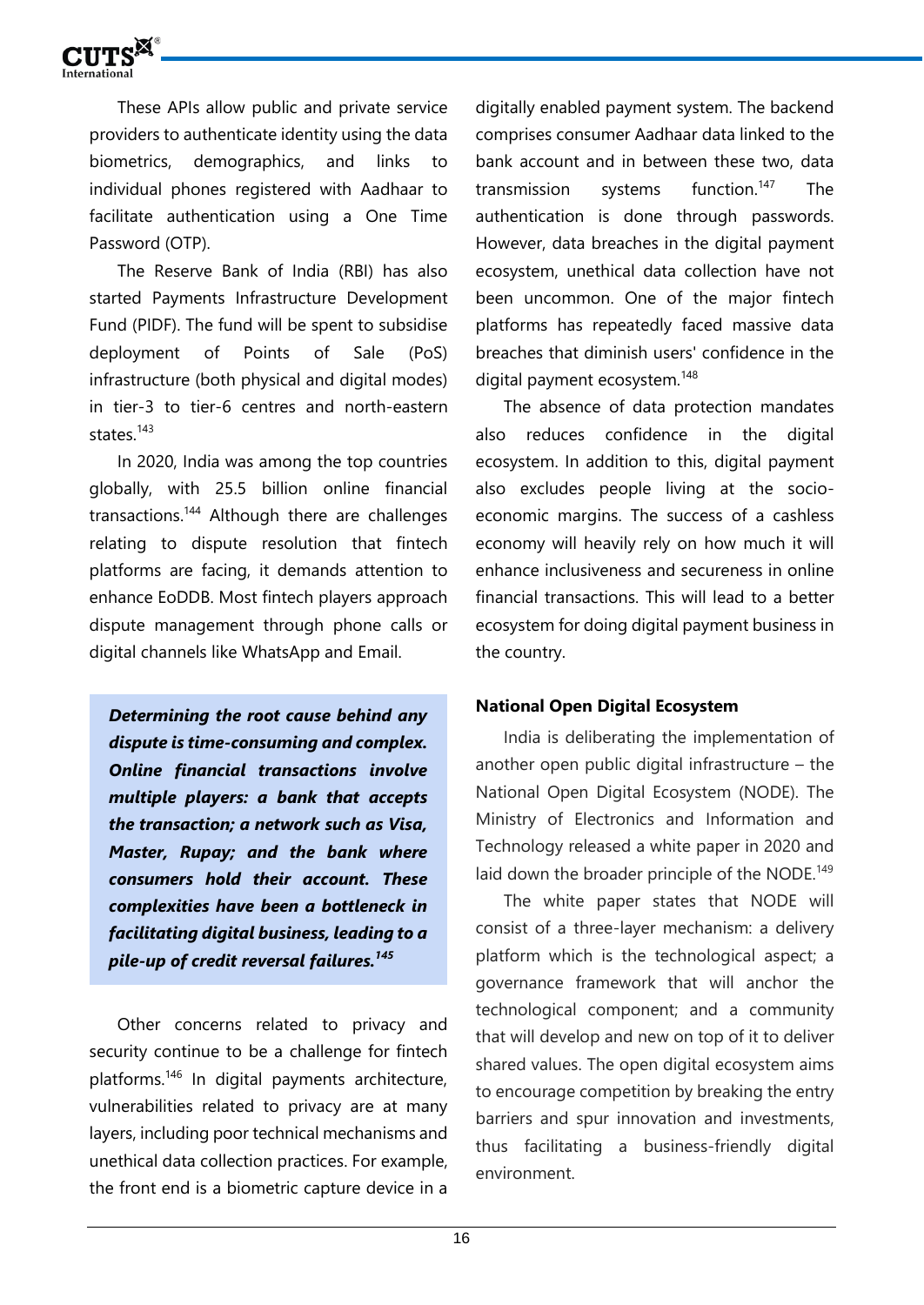

Delivery platforms, consisting of entrepreneurs, business and public agencies, will facilitate the delivery of services and solutions to the end-users. This will be modular/reusable, scalable and interoperable to unlock maximum benefits. Moreover, it can be flexibly integrated with other applications through open APIs, e.g. Aadhaar authentication, e-KYC. Personal and community information/ records, will be provided by 'single source of truth' e.g. financial data, identification data, civil registries, land registries, and Exchanges which facilitate flow of data being generated by governments, businesses and individuals, e.g. Indian Urban Data Exchange (IUDX), Account Aggregators.

The governing framework for NODE would consist of multiple stakeholders such as institutions that own the delivery platform, builders who develop solutions on it, and endusers who consume services and/or participate in designing solutions. Since openness in data sharing increases the vulnerabilities of the associated risk of misuse and manipulation of the data, NODE would have a strong governance mechanism to ensure fair value sharing while keeping stakeholder behaviours in check, with both preventive and corrective measures.<sup>150</sup> A vibrant community of partners will drive NODE to unlock its values. The community consists of government, foundations, think tanks, businesses and entrepreneurs who will transact and collaborate via the NODE to create new usercentric solutions.<sup>151</sup>

NODE will enable business communities and entrepreneurs to innovate and ideate new technology-centric solutions, subsequently providing an alternative vision of digital ecosystems to the dominant big tech-controlled digital ecosystems. It will be critical in

supporting budding entrepreneurs and smaller businesses as they can ideate and build innovative ways of doing digital businesses. However, this is just one of the potentials of the NODE, but to achieve the stated objective, it needs careful implementation.<sup>152</sup>

NODE, an open digital ecosystem, will potentially break the wall of the current platform-centric model where everyone has to use the same platform/application to enable transactions between them — subsequently promoting interoperability and EoDDB, particularly for smaller players.<sup>153</sup>

India has experience developing an open digital ecosystem and it must use its experience to enhance the inclusivity of small businesses, start-ups and budding entrepreneurs. If it is not designed and incorporated while developing the NODE, it might lead to monopolisation and concentration of resources among a few hands. The top-down approach in developing these ecosystems that aim to democratise public digital infrastructure access might be counterproductive.<sup>154</sup>

There is a lesson to learn from past experience. For instance, under the 'Bulk Data Sharing Policy' the GoI intended to monetise the database of vehicle registration certificates, citing benefits to the 'transport and automobile industry'. The government reserved Rs 3 crore for accessing the data, which would have become an entry barrier for small businesses.<sup>155</sup> In the context of NODE, the government needs to be careful about entry points that are critical in fostering innovation and fairer digital business.

The white paper also raises some concerns about objective and scope of NODE, including integration with existing architecture, policies and regulations. The scope is broad as it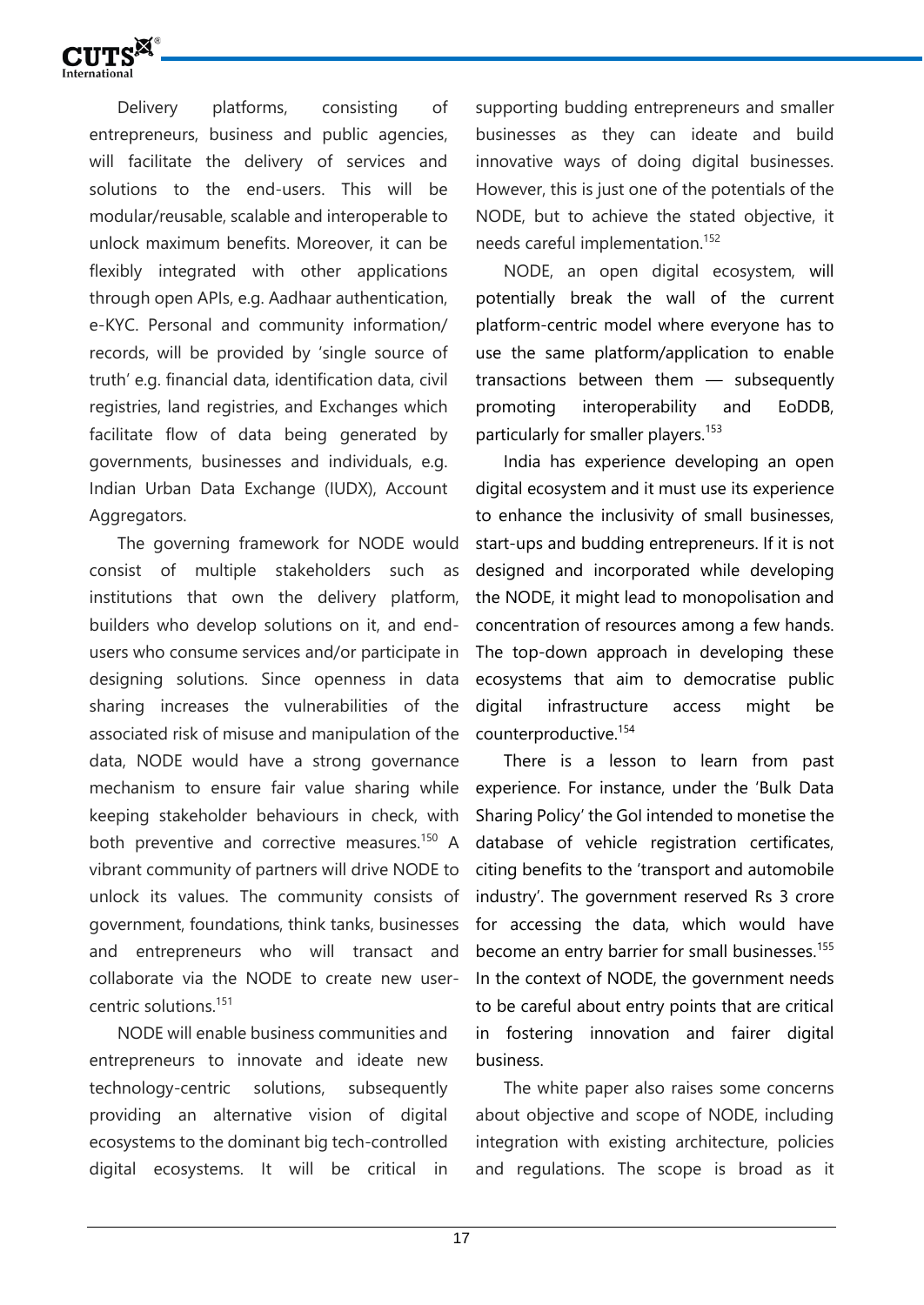

assumes, throughout the paper, that operationalisation of NODE will improve the overall functioning of the sector. The broader objective and scope of the NODE also raise concerns about the harm such as functioning creep, surveillance and other data-related risks as the white paper does not clearly spell out the stakeholders within the NODE.

There is almost no clarity on who can access the NODE and its purpose. In addition to this, the white paper paid limited attention to harmonisation of existing public digital infrastructure, policies and regulations. It mentions initiatives such as National Digital Health Blueprint (NDHB), National Urban Information System (NUIS), Digital Infrastructure for Knowledge Sharing (DIKSHA), and India Enterprise Architecture (IndEA). However, how these initiatives that require different ministerial coordination, will be integrated or built off these initiatives when implemented remains to be seen. If they are not seamlessly integrated might create friction, negatively affecting the EoDDB.

#### **Open Network for Digital Commerce**

The Department for Promotion of Industry and Internal Trade (DPIIT) went live with its Open Network for Digital Commerce (ONDC) project on a limited scale.<sup>156</sup> The ONDC aims to democratise the digital commerce ecosystem by shifting from platform-centric models to an open network.<sup>157</sup> This would enable small businesses to access processes and technologies largely deployed by large ecommerce platforms such as Amazon and Flipkart.

Operationalisation of ONDC that includes onboarding of sellers, vendor discovery, price discovery and product cataloguing could be made open source on the lines of the UPI. ONDC

will work on two ends — the seller and the buyer sides<sup>158</sup>

On the seller side, players such as *GoFrugal*, an enterprise resource planning company, and *Digiit*, a digital business platform, are engaged. While on the buyer side, the interface is being built on *Paytm* and will be expanded when the ONDC is rolled out to its full potential.<sup>159</sup>

ONDC will help enhance the visibility of the service delivery platforms and/or sellers that help MSMEs reach out to a greater consumer base with limited resources. This will be done through operational mechanisms of ONDC that will facilitate interoperability and buyers and sellers can transact no matter what platform/application they use. ONDC is intended to ensure that sellers and buyers do not need to be on the same platform, as has been done in the fintech ecosystem.

*Lack of interoperability brings multiple problems for digital business, such as portability of trust. E-commerce allows businesses as well as consumers to build a reputation through the transaction enabled by the platforms, which has a critical value in doing business in recent times. However, if a business is keen to port to another platform in a platformcentric model, they lose all the hardearned reputation and trust. They have to start the business from scratch again even though the data and reputation belong to them. The lack of portability among e-commerce platforms disincentives the business as they can neither transpose nor migrate. The loss is significant mainly for smaller businesses as they have limited capacity to repeatedly build their reputation.*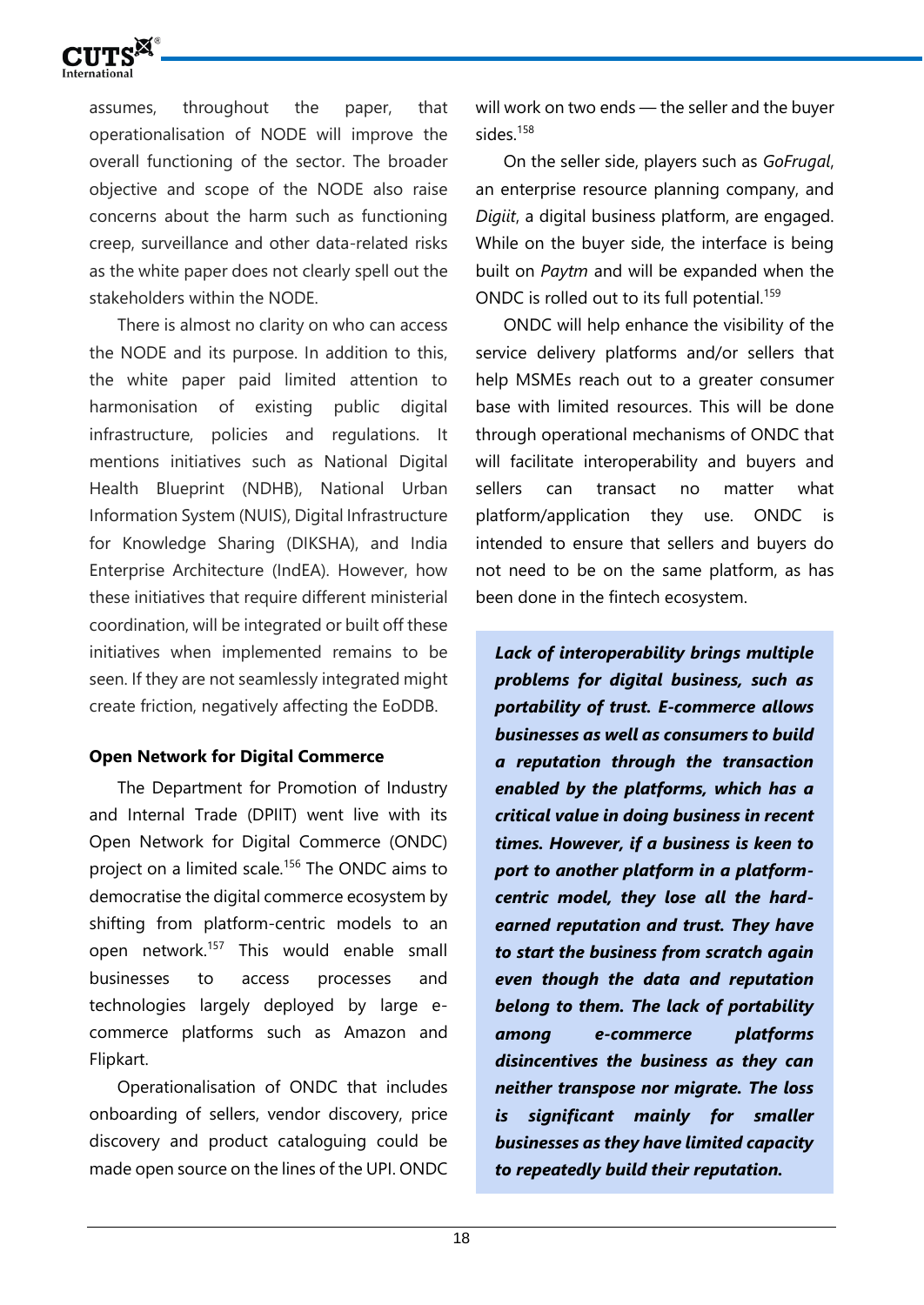

Additionally, if anyone hopes to do business on multiple platforms, they must maintain separate processes, which adds the financial burden on the platform as each e-commerce platform has its terms and conditions. This constrains participation in the digital business ecosystem. The ONDC intends to go beyond the B2C and cover any digital commerce domains, including wholesale, mobility, food delivery, logistics, travel and urban services. The open network, ONDC is being developed, will have multiple effects on businesses, consumers, application developers, governments, and other relevant participants by enabling an interoperable and open playground for various sections to function and compete.

ONDC aims to unlock innovation and scale within digital commerce by democratising the ecosystem. Unlocking will also open up new digital business opportunities for budding entrepreneurs to ideate and innovate in multiple areas such as logistics and warehousing and provide specialised services to buyers and sellers as ONDC will be accessible in multiple languages and dialects. However, like UPI, ONDC has some challenges, such as financial fraud, security risk, and duplication of products. The strategic paper on ONDC does not have enough privacy and security safeguards information which demands attention.<sup>160</sup>

## **Recommendations**

#### **Access to Meaningful Connectivity**

Digital divide in India is stark and demands urgent attention. From a digital business standpoint, stable and faster connectivity is critical as it has layers of direct and indirect impacts, as demonstrated above. Empowering the underserved population involves the availability of internet connectivity, affordability

and positionality that can allow them access to a wide range of potential digital business opportunities. To this end, India needs to close two gaps in accessing the digital connectivity: firstly, those living in dark telecom settings and cannot access the internet; and secondly, those who have access to the internet but their socioeconomic situation deprives them of this access.

The policymakers need to focus on specific assessment standards for different user groups, based on which assessment can be made of the type of digital skills required for them. It will help in creating tailored mechanism programmes accordingly. India needs to reprogram its approach to fill the gaps in accessing digital connectivity, such as redesigning broadband policy where particular attention on geographical locations is given, crafting effective public-private partnerships, and promoting infrastructure sharing models that will lessen the financial burden of internet operators, subsequently increasing the integration of digital businesses.

#### **Recalibrate Internet Shutdown**

India needs to learn from developed nations on how they are minimising the internet shutdown to avoid disruption in doing digital businesses.<sup>161</sup> Canada declared access to the internet as an essential component in participating in economic activities and quality of life.<sup>162</sup> The German court ruled that the internet is an essential part of life and customers have the right to compensation if the service is interrupted.<sup>163</sup> Finland declared access to the internet a legal right.<sup>164</sup>

If India aims to enhance the digital business ecosystem, access to the uninterrupted access to internet needs to be seen in a framework of essentiality. Evidence suggests that cost of internet shutdowns is too high, particularly for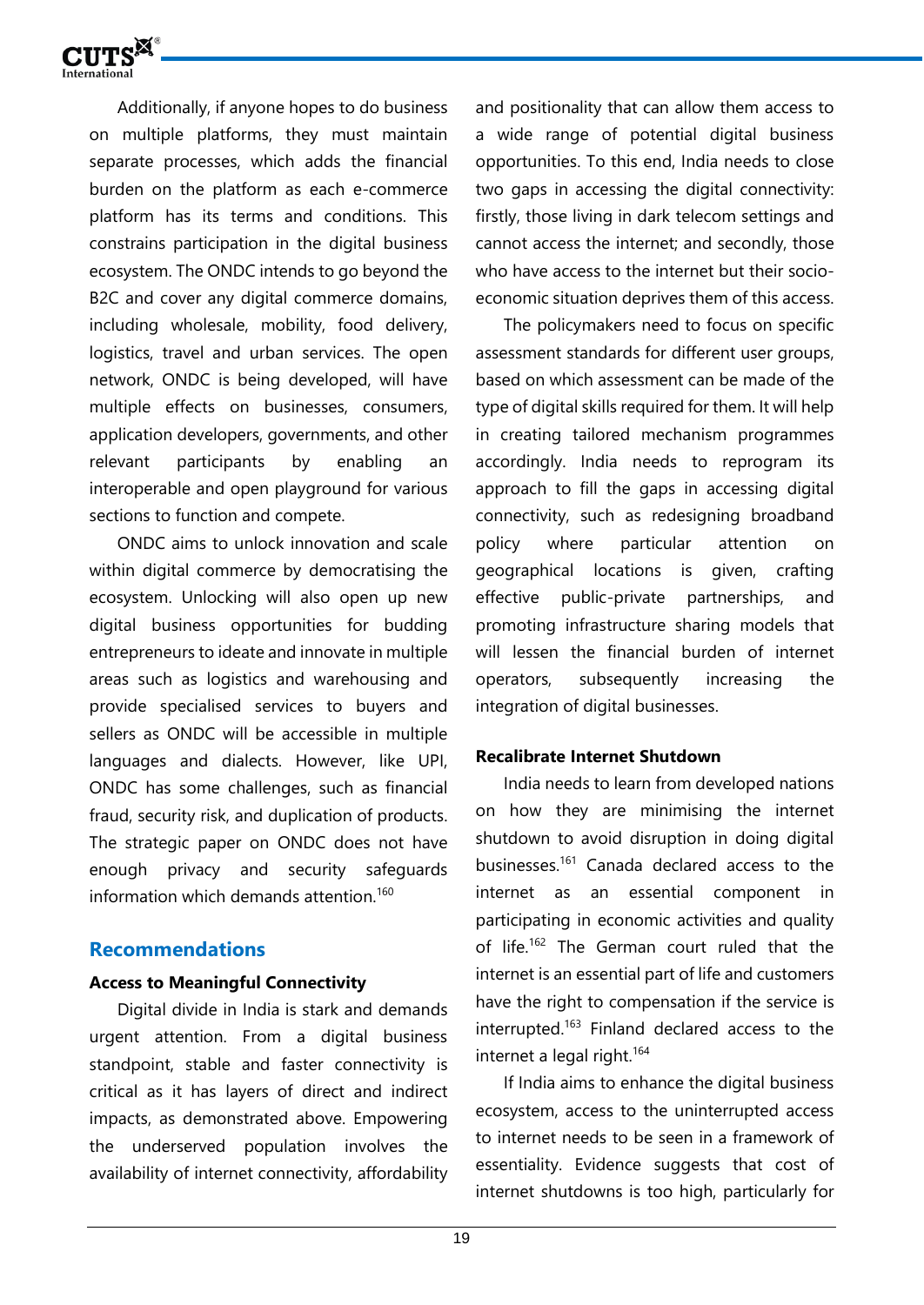

digitally mediated businesses. As the Supreme Court stated, India must recalibrate based on proportionality and necessity. Internet shutdown for an indefinite time hurts the prospects of digital businesses. Internet shutdown mechanisms need to be carefully deliberated and recalibrated to foster confidence among digital businesses, consumers and investors.

#### **Enhancing Cybersecurity**

Rise in the adoption of technology has opened a fault line in terms of cyber threat, crime and fraud. The breach in cybersecurity has seen an alarming rise in recent times in India and the cost is not just material, but it impacts the overall ecosystem of digital business activities. If India wants to attract investors and entrepreneurs and sustain the exponential growth of the digital economy, it must strengthen its cybersecurity.

Currently, India's approach is disparate and different actors are working in different directions that need an overhaul where coordinated and robust effort is made to strategise and tackle the cyberthreat. In addition to this, investment in developing safe and secure data storage and skilful individuals who can maintain the security of such ecosystems. Policymakers and the industry should engage more deeply with international cyber security practices, collaborate on improving cybersecurity mechanisms with like-minded countries and actively work on building more robust cybersecurity mechanisms for the

country. Providing a digitally safe and secure environment is necessary for digital businesses to function effectively.

#### **Public Digital Infrastructure**

Open-source approaches to technologies in India have leaped and it can be instrumental in efficiently developing tailored solutions and opportunities for digital business. In developing open-source digital ecosystems such as UPI, ONDC, NODE, the process should be more participatory and include different stakeholders such as small and medium businesses, budding entrepreneurs, and civil society organisations to minimise unintended consequences such as exclusion, digital monopolisation and risk related to data. Transparent and consultative processes will help inequitable access to the public digital infrastructure with built-in philosophy to reduce entry barriers and frictions.

Public digital infrastructure can be designed to be interoperable and modular structures, on top of which reprogrammed interfaces and databases can operate using APIs. Anyone can reprogram these architectures according to their needs, which can only be done through participatory and consultative processes. The open digital infrastructure that envisions democratising the access of public digital infrastructure must avoid centralisation, which can lead to monopolisation of powers with limited accountability, which is critical for enabling innovation, competition, partnership and user-friendliness.

## **Endnotes**

<sup>1</sup> Assessing the Impact of Infrastructure on Economic Growth and Global Competitiveness. *Available at* <https://www.sciencedirect.com/science/article/pii/S2212567115003226>

<sup>2</sup> Digital India to drive the digital economy to \$1 trillion by 2025: Amitabh Kant. *Available at* <https://www.digitalindia.gov.in/content/digital-india-drive-digital-economy-1-trillion-2025-amitabh-kant>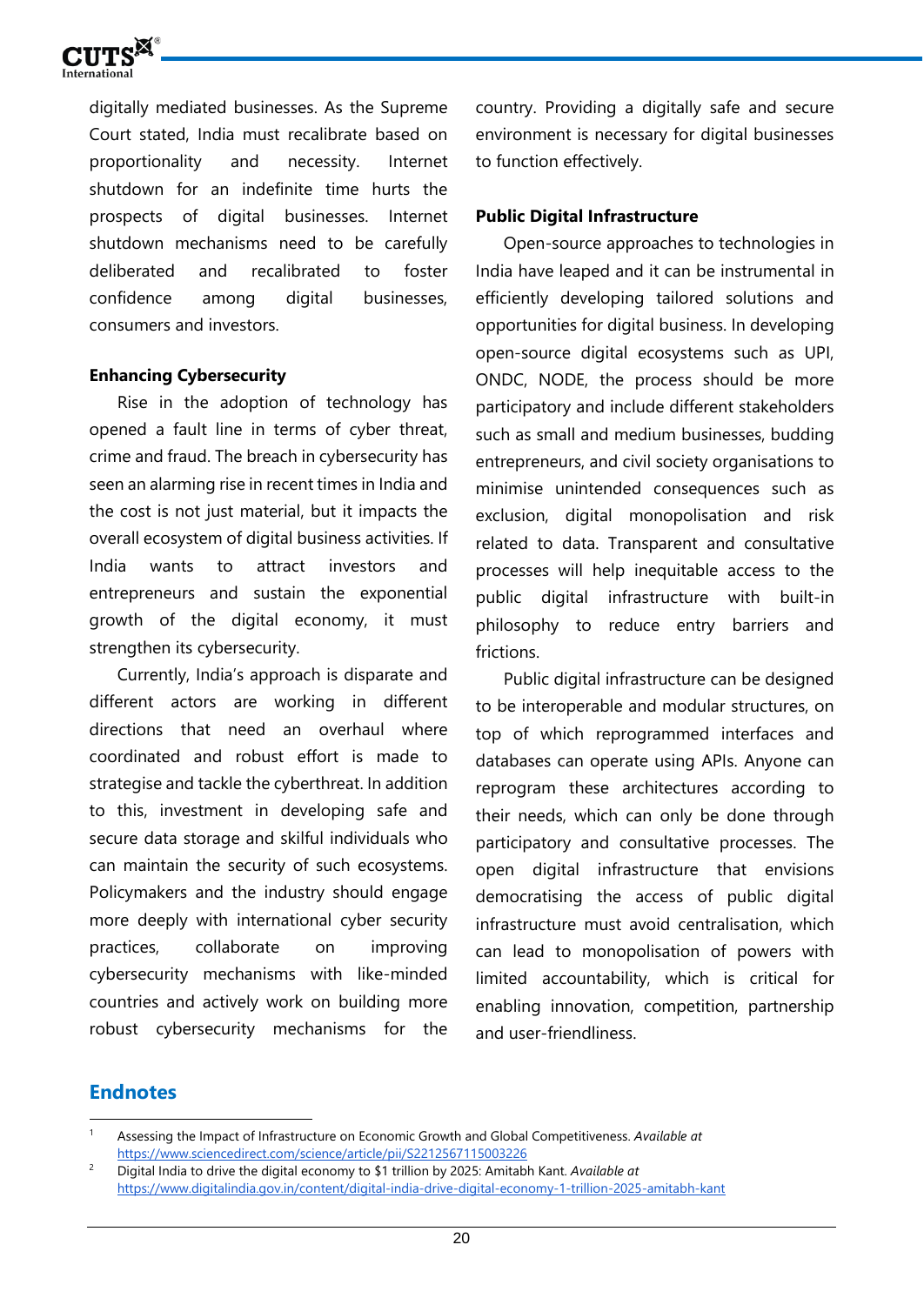

- <sup>3</sup> Digital India. *Available at* <https://www.digitalindia.gov.in/>
- 4 *Ibid*
- 5 Impact of Criminalising Provisions on Ease of Doing Digital Business in India. *Available at* [https://cuts-ccier.org/pdf/dp](https://cuts-ccier.org/pdf/dp-impact-of-criminalising-provisions-on-ease-of-doing-digital-business-in-india.pdf)[impact-of-criminalising-provisions-on-ease-of-doing-digital-business-in-india.pdf](https://cuts-ccier.org/pdf/dp-impact-of-criminalising-provisions-on-ease-of-doing-digital-business-in-india.pdf)
- 6 Impact of Regulatory Uncertainty on Ease of Doing Digital Business in India. *Available at* [https://cuts-ccier.org/pdf/dp](https://cuts-ccier.org/pdf/dp-impact_of_regulatory_uncertainty_on_ease_of_doing_digital_business.pdf)impact of regulatory uncertainty on ease of doing digital business.pdf
- <sup>7</sup> Budget allocation for Digital India programme increases by 67% for 2022-23. *Available at* [https://www.thehindubusinessline.com/economy/budget/budget-allocation-for-digital-india-programme-increases-by-67](https://www.thehindubusinessline.com/economy/budget/budget-allocation-for-digital-india-programme-increases-by-67-for-2022-23/article64963895.ece#:~:text=The%20Ministry%20of%20Electronics%20and,%E2%82%B96%2C388%20crores%20last%20year) [for-2022-](https://www.thehindubusinessline.com/economy/budget/budget-allocation-for-digital-india-programme-increases-by-67-for-2022-23/article64963895.ece#:~:text=The%20Ministry%20of%20Electronics%20and,%E2%82%B96%2C388%20crores%20last%20year) [23/article64963895.ece#:~:text=The%20Ministry%20of%20Electronics%20and,%E2%82%B96%2C388%20crores%20last%20](https://www.thehindubusinessline.com/economy/budget/budget-allocation-for-digital-india-programme-increases-by-67-for-2022-23/article64963895.ece#:~:text=The%20Ministry%20of%20Electronics%20and,%E2%82%B96%2C388%20crores%20last%20year)

[year.](https://www.thehindubusinessline.com/economy/budget/budget-allocation-for-digital-india-programme-increases-by-67-for-2022-23/article64963895.ece#:~:text=The%20Ministry%20of%20Electronics%20and,%E2%82%B96%2C388%20crores%20last%20year)

- <sup>8</sup> Study on the effect of the digital economy on high-quality economic development in China. *Available at*  https://doi.org/10.1371/journal.pone.0257365
- <sup>9</sup> Vision and Vision Areas. *Available at* <https://www.digitalindia.gov.in/content/vision-and-vision-areas>
- <sup>10</sup> Access (In)Equality Index (AEI) Measuring (In)Equality of Access to Basic Opportunities Across India. *Available at* [https://jgu.s3.ap-south-1.amazonaws.com/jslh/Access+\(In\)Equality+Index+Report+2021.pdf](https://jgu.s3.ap-south-1.amazonaws.com/jslh/Access+(In)Equality+Index+Report+2021.pdf)
- <sup>11</sup> The economic impact of broadband and digitization through the COVID-19 pandemic Econometric modelling. *Available at* [https://www.itu.int/dms\\_pub/itu-d/opb/pref/D-PREF-EF.COV\\_ECO\\_IMPACT\\_B-2021-PDF-E.pdf](https://www.itu.int/dms_pub/itu-d/opb/pref/D-PREF-EF.COV_ECO_IMPACT_B-2021-PDF-E.pdf)
- <sup>12</sup> *Ibid*
- <sup>13</sup> Study on the effect of the digital economy on high-quality economic development in China. *Available at*  <https://doi.org/10.1371/journal.pone.0257365>
- <sup>14</sup> Study on the effect of the digital economy on high-quality economic development in China. *Available at*  <https://doi.org/10.1371/journal.pone.0257365>
- <sup>15</sup> India's new digital rules are bad news for democracy. *Available at* [https://indianexpress.com/article/opinion/columns/social-media-rules-whatsapp-twitter-facebook-ott-platform-content](https://indianexpress.com/article/opinion/columns/social-media-rules-whatsapp-twitter-facebook-ott-platform-content-modi-govt-7213191/)[modi-govt-7213191/](https://indianexpress.com/article/opinion/columns/social-media-rules-whatsapp-twitter-facebook-ott-platform-content-modi-govt-7213191/)
- <sup>16</sup> Aryan cabs: leveraging it for rural connectivity. *Available at*  [https://www.researchgate.net/publication/335981299\\_Aryan\\_cabs\\_leveraging\\_it\\_for\\_rural\\_connectivity](https://www.researchgate.net/publication/335981299_Aryan_cabs_leveraging_it_for_rural_connectivity)\_
- $17$  *Ibid*
- <sup>18</sup> Internet penetration rate across India between January and November 2019, by state. *Available at* <https://www.statista.com/statistics/1115129/india-internet-penetration-by-state/>
- <sup>19</sup> Aryan cabs: leveraging it for rural connectivity. *Available at* https://www.researchgate.net/publication/335981299\_Aryan\_cabs\_leveraging\_it\_for\_rural\_connectivity
- <sup>20</sup> [Startup Bharat] Weak internet infrastructure slowing the growth of J&K startup ecosystem. *Available at* [https://yourstory.com/2020/05/startup-bharat-weak-internet-infrastructure-disrupt-jammu-kashmir-startup](https://yourstory.com/2020/05/startup-bharat-weak-internet-infrastructure-disrupt-jammu-kashmir-startup-ecosystem/amp)[ecosystem/amp](https://yourstory.com/2020/05/startup-bharat-weak-internet-infrastructure-disrupt-jammu-kashmir-startup-ecosystem/amp)
- <sup>21</sup> Access (In)Equality Index (AEI) Measuring (In)Equality of Access to Basic Opportunities Across India. *Available at* [https://jgu.s3.ap-south-1.amazonaws.com/jslh/Access+\(In\)Equality+Index+Report+2021.pdf](https://jgu.s3.ap-south-1.amazonaws.com/jslh/Access+(In)Equality+Index+Report+2021.pdf)
- <sup>22</sup> Internet penetration rate across India between January and November 2019, by state. *Available at* <https://www.statista.com/statistics/1115129/india-internet-penetration-by-state/>
- <sup>23</sup> Tilt among micro and small enterprises to digital channels for sales. *Available at* [https://www.crisil.com/en/home/our](https://www.crisil.com/en/home/our-analysis/reports/2020/12/tilt-among-micro-and-small-enterprises-to-digital-channels-for-sales.html)[analysis/reports/2020/12/tilt-among-micro-and-small-enterprises-to-digital-channels-for-sales.html](https://www.crisil.com/en/home/our-analysis/reports/2020/12/tilt-among-micro-and-small-enterprises-to-digital-channels-for-sales.html)
- <sup>24</sup> What Needs to Be Done to Strengthen MSMEs, the Economy's 'Backbone'. *Available at*  [https://www.businesstoday.in/magazine/30th-anniversary-special/story/what-needs-to-be-done-to-strengthen-msmes](https://www.businesstoday.in/magazine/30th-anniversary-special/story/what-needs-to-be-done-to-strengthen-msmes-the-economys-backbone-321698-2022-02-17)[the-economys-backbone-321698-2022-02-17](https://www.businesstoday.in/magazine/30th-anniversary-special/story/what-needs-to-be-done-to-strengthen-msmes-the-economys-backbone-321698-2022-02-17)
- <sup>25</sup> MSMEs Go Digital. *Available at* [https://icrier.org/pdf/MSMEs\\_Go\\_Digital.pdf](https://icrier.org/pdf/MSMEs_Go_Digital.pdf)

- <sup>27</sup> 6 Years of Digital India: How successful has PM Modi's plan been? *Available at* [https://www.orfonline.org/research/6-years](https://www.orfonline.org/research/6-years-of-digital-india-how-successful-has-pm-modis-plan-been/)[of-digital-india-how-successful-has-pm-modis-plan-been/](https://www.orfonline.org/research/6-years-of-digital-india-how-successful-has-pm-modis-plan-been/)
- $\frac{28}{29}$  *Ibid*
- <sup>29</sup> *Ibid*
- <sup>30</sup> BharatNet: Digital India's biggest miss. The Deccan Herald. *Available at* <https://www.deccanherald.com/specials/insight/bharatnet-digital-indias-biggest-miss-1015076.html>
- <sup>31</sup> *Ibid*
- <sup>32</sup> *Ibid*
- <sup>33</sup> India's gendered digital divide: How the absence of digital access is leaving women behind. *Available at* <https://www.orfonline.org/expert-speak/indias-gendered-digital-divide/>
- <sup>34</sup> BharatNet: Digital India's biggest miss. The Deccan Herald. *Available at* <https://www.deccanherald.com/specials/insight/bharatnet-digital-indias-biggest-miss-1015076.html>
- <sup>35</sup> *Ibid*

<sup>26</sup> *Ibid*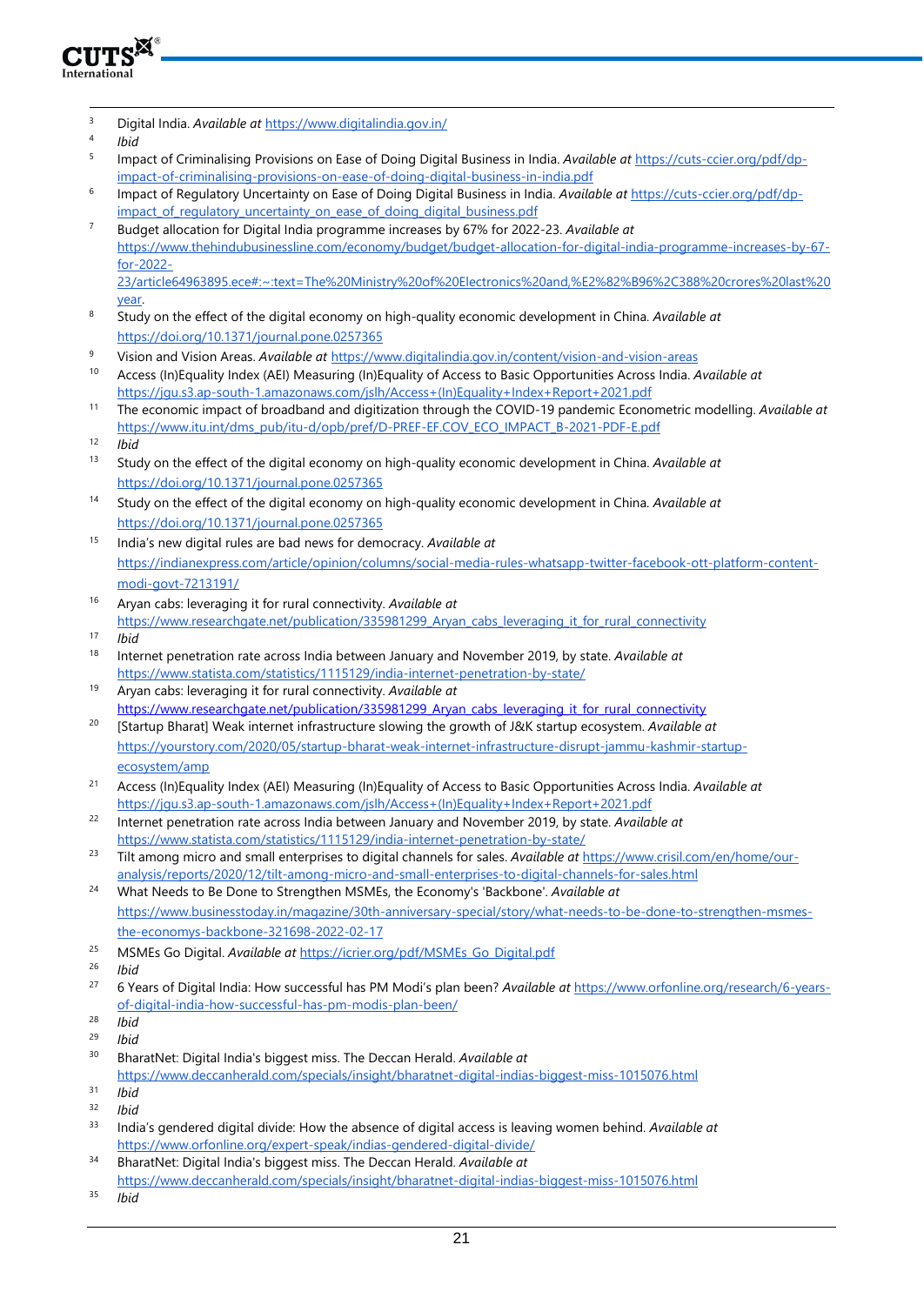

- <sup>36</sup> 6 Years of Digital India: How successful has PM Modi's plan been? Observer Research Foundation. *Available at* <https://www.orfonline.org/research/6-years-of-digital-india-how-successful-has-pm-modis-plan-been/>
- <sup>37</sup> BharatNet: Digital India's biggest miss. The Deccan Herald. *Available at* <https://www.deccanherald.com/specials/insight/bharatnet-digital-indias-biggest-miss-1015076.html>

- <sup>39</sup> *Ibid*
- <sup>40</sup> Why India must take the first step towards 5G rollout this year. *Available at* [https://economictimes.indiatimes.com/industry/telecom/telecom-policy/why-india-must-take-first-step-towards-5g](https://economictimes.indiatimes.com/industry/telecom/telecom-policy/why-india-must-take-first-step-towards-5g-rollout-this-year/articleshow/88643748.cms)[rollout-this-year/articleshow/88643748.cms](https://economictimes.indiatimes.com/industry/telecom/telecom-policy/why-india-must-take-first-step-towards-5g-rollout-this-year/articleshow/88643748.cms)
- <sup>41</sup> Trai's paper on using street furniture for 5G infra. *Available at* [https://www.financialexpress.com/industry/trais-paper-on](https://www.financialexpress.com/industry/trais-paper-on-using-street-furniture-for-5g-infra/2470145/)[using-street-furniture-for-5g-infra/2470145/](https://www.financialexpress.com/industry/trais-paper-on-using-street-furniture-for-5g-infra/2470145/)
- <sup>42</sup> Telcos get six-month 5G trial extension, spectrum auction likely delayed. *Available at* [https://economictimes.indiatimes.com/industry/telecom/telecom-news/telcos-get-six-month-5g-trial-extension-spectrum](https://economictimes.indiatimes.com/industry/telecom/telecom-news/telcos-get-six-month-5g-trial-extension-spectrum-auction-likely-delayed/articleshow/87623902.cms)[auction-likely-delayed/articleshow/87623902.cms](https://economictimes.indiatimes.com/industry/telecom/telecom-news/telcos-get-six-month-5g-trial-extension-spectrum-auction-likely-delayed/articleshow/87623902.cms)
- <sup>43</sup> India's tryst with 5G networks may get delayed here's why. *Available at* [https://www.techradar.com/in/news/indias-tryst](https://www.techradar.com/in/news/indias-tryst-with-5g-networks-may-get-delayed-heres-why)[with-5g-networks-may-get-delayed-heres-why](https://www.techradar.com/in/news/indias-tryst-with-5g-networks-may-get-delayed-heres-why)
- <sup>44</sup> PM WANI. *Available at* <https://dot.gov.in/pm-wani>
- <sup>45</sup> The PM-WANI Scheme: An Explainer. *Available at* <https://internetfreedom.in/pm-wani-explainer/>
- <sup>46</sup> *Ibid*
- <sup>47</sup> Wi-Fi ACCESS NETWORK INTERFACE (WANI) and Framework and Guidelines for Registration. *Available at*  [https://dot.gov.in/sites/default/files/2020\\_12\\_11%20WANI%20Framework%20Guidelines.pdf](https://dot.gov.in/sites/default/files/2020_12_11%20WANI%20Framework%20Guidelines.pdf)
- <sup>48</sup> *Ibid*
- <sup>49</sup> KYC registering agency gets cyber vulnerability alert. *Available at* [https://indianexpress.com/article/india/no-data-breach](https://indianexpress.com/article/india/no-data-breach-kyc-registering-agency-gets-cyber-vulnerability-alert-7594319/)[kyc-registering-agency-gets-cyber-vulnerability-alert-7594319/](https://indianexpress.com/article/india/no-data-breach-kyc-registering-agency-gets-cyber-vulnerability-alert-7594319/)
- <sup>50</sup> The PM-WANI Scheme: An Explainer. *Available at* <https://internetfreedom.in/pm-wani-explainer/>
- <sup>51</sup> Wi-Fi ACCESS NETWORK INTERFACE (WANI) and Framework and Guidelines for Registration. *Available at* [https://dot.gov.in/sites/default/files/2020\\_12\\_11%20WANI%20Framework%20Guidelines.pdf](https://dot.gov.in/sites/default/files/2020_12_11%20WANI%20Framework%20Guidelines.pdf)
- <sup>52</sup> *Ibid*
- <sup>53</sup> *Ibid*
- <sup>54</sup> Explained | Right to be forgotten: govt position, court rulings, and laws elsewhere. *Available at*  <https://indianexpress.com/article/explained/explained-right-to-be-forgotten-7691766/>
- <sup>55</sup> *Ibid*
- <sup>56</sup> Rajasthan to get high-speed internet connectivity, first state to install L-route server. *Available at* [https://www.hindustantimes.com/india-news/rajasthan-to-get-high-speed-internet-connectivity-first-state-to-install-l](https://www.hindustantimes.com/india-news/rajasthan-to-get-high-speed-internet-connectivity-first-state-to-install-l-route-server-101650307273167.html)[route-server-101650307273167.html](https://www.hindustantimes.com/india-news/rajasthan-to-get-high-speed-internet-connectivity-first-state-to-install-l-route-server-101650307273167.html)
- <sup>57</sup> *Ibid*
- <sup>58</sup> *Ibid*
- <sup>59</sup> UP govt orders to provide reliable Internet connectivity in villages. *Available at* [https://www.hindustantimes.com/cities/lucknow-news/up-govt-orders-to-provide-reliable-internet-connectivity-in](https://www.hindustantimes.com/cities/lucknow-news/up-govt-orders-to-provide-reliable-internet-connectivity-in-villages-101651773844703.html)[villages-101651773844703.html](https://www.hindustantimes.com/cities/lucknow-news/up-govt-orders-to-provide-reliable-internet-connectivity-in-villages-101651773844703.html)
- <sup>60</sup> Kerala: Select BPL families to get free internet by May-end. *Available at* [https://timesofindia.indiatimes.com/city/thiruvananthapuram/kerala-select-bpl-families-to-get-free-internet-by-may](https://timesofindia.indiatimes.com/city/thiruvananthapuram/kerala-select-bpl-families-to-get-free-internet-by-may-end/articleshow/91410607.cms)[end/articleshow/91410607.cms](https://timesofindia.indiatimes.com/city/thiruvananthapuram/kerala-select-bpl-families-to-get-free-internet-by-may-end/articleshow/91410607.cms)
- $\frac{61}{62}$  *Ibid*
- <sup>62</sup> *Ibid*
- <sup>63</sup> Access to the internet is not a Fundamental Right. The Statesman. *Available at* <https://www.thestatesman.com/supplements/law/access-internet-not-fundamental-right-1502893356.html>
- <sup>64</sup> Is the Internet a fundamental right? The contrasting stands of Centre and Kerala govt. *Available at* <https://www.thenewsminute.com/article/internet-fundamental-right-contrasting-stands-centre-and-kerala-govt-117711>
- <sup>65</sup> *India's Shutdown Numbers. Available at <https://internetshutdowns.in/>*
- <sup>66</sup> \$3.04 billion has been lost due to internet shutdowns in the last five years: Report. *Available at* [https://www.livemint.com/Industry/QDygwg5eRw1AkMavKvAfpK/304-billion-has-been-lost-due-to-internet-shutdowns-in](https://www.livemint.com/Industry/QDygwg5eRw1AkMavKvAfpK/304-billion-has-been-lost-due-to-internet-shutdowns-in-las.html)[las.html](https://www.livemint.com/Industry/QDygwg5eRw1AkMavKvAfpK/304-billion-has-been-lost-due-to-internet-shutdowns-in-las.html)
- <sup>67</sup> Government Internet Shutdowns Have Cost Over \$20 Billion Since 2019. *Available at* <https://www.top10vpn.com/research/cost-of-internet-shutdowns/#india>
- <sup>68</sup> A year without high-speed internet ravaged health, education, entrepreneurship in Kashmir. *Available at*  <https://scroll.in/article/968719/a-year-without-high-speed-internet-ravaged-health-education-entrepreneurship-in-kashmir>
- <sup>69</sup> [Startup Bharat] Weak internet infrastructure slowing the growth of J&K startup ecosystem. *Available at* <https://yourstory.com/2020/05/startup-bharat-weak-internet-infrastructure-disrupt-jammu-kashmir-startup-ecosystem/>
- <sup>70</sup> A year without high-speed internet ravaged health, education, entrepreneurship in Kashmir. *Available at*  <https://scroll.in/article/968719/a-year-without-high-speed-internet-ravaged-health-education-entrepreneurship-in-kashmir>
- <sup>71</sup> [Startup Bharat] Weak internet infrastructure slowing the growth of J&K startup ecosystem. *Available at*  <https://yourstory.com/2020/05/startup-bharat-weak-internet-infrastructure-disrupt-jammu-kashmir-startup-ecosystem>

 $\frac{38}{1}$  *Ibid*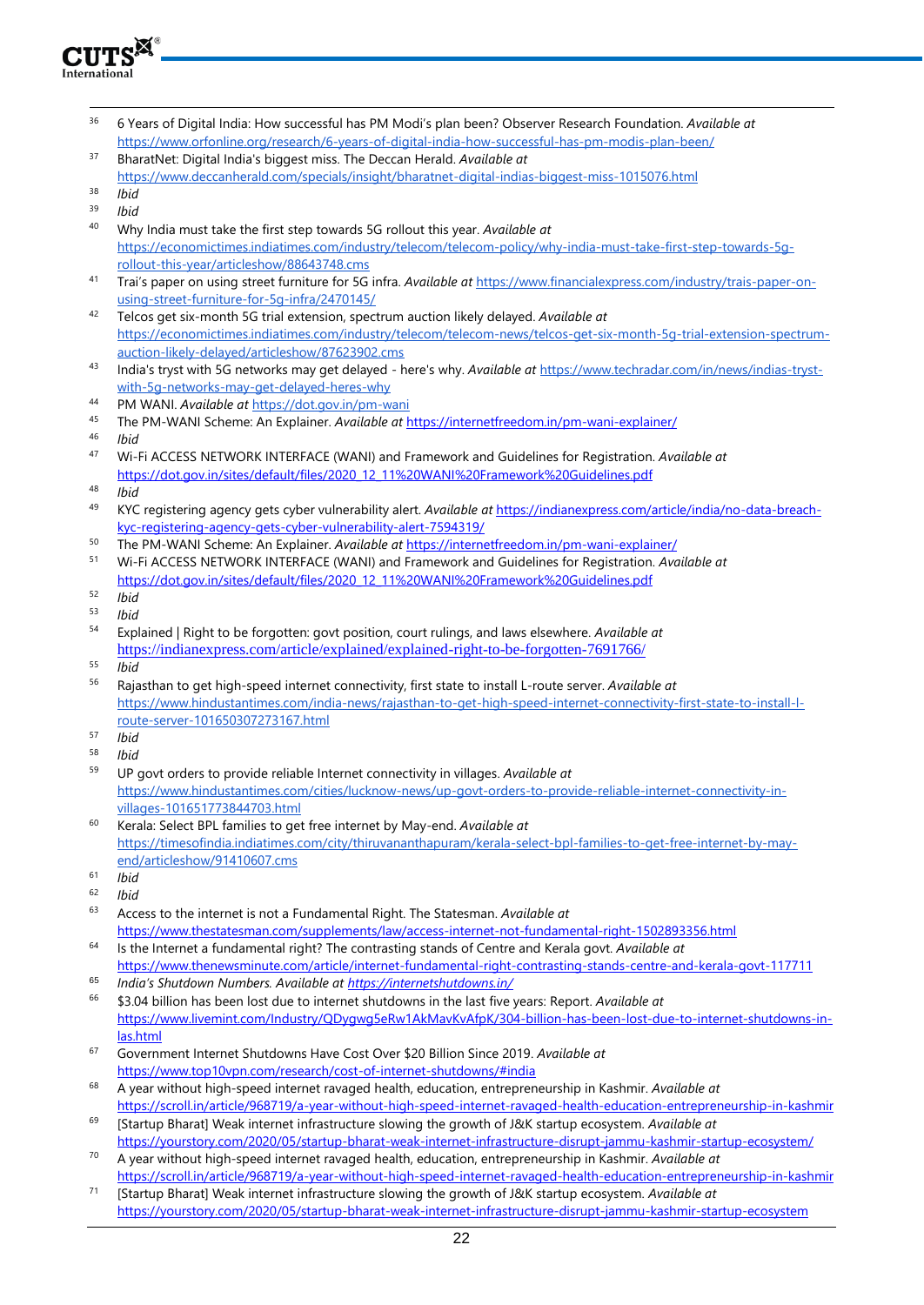

- <sup>72</sup> Kashmir economy suffered loss of Rs 17,878 crore in 4 months after abrogation of Article 370. *Available at* [https://www.news18.com/news/india/kashmireconomy-suffered-loss-of-rs-17878-crore-in-4-months-after-abrogatin-of](https://www.news18.com/news/india/kashmireconomy-suffered-loss-of-rs-17878-crore-in-4-months-after-abrogatin-of-article-370-2428417.html)[article-370-2428417.html](https://www.news18.com/news/india/kashmireconomy-suffered-loss-of-rs-17878-crore-in-4-months-after-abrogatin-of-article-370-2428417.html)
- <sup>73</sup> Indian mobile carriers losing ₹ 2.4 cr revenue every hour owing to internet shutdowns. *Available at* [https://www.livemint.com/industry/telecom/indian-mobile-carriers-losing-rs-2-4-cr-revenue-everyhour-owing-to-internet](https://www.livemint.com/industry/telecom/indian-mobile-carriers-losing-rs-2-4-cr-revenue-everyhour-owing-to-internet-shutdowns-11577460131477.html)[shutdowns-11577460131477.html](https://www.livemint.com/industry/telecom/indian-mobile-carriers-losing-rs-2-4-cr-revenue-everyhour-owing-to-internet-shutdowns-11577460131477.html)
- <sup>74</sup> Between Rights and Risks: Life and Liberty In An Internet Dark Kashmir. *Available at* [https://www.defindia.org/wp](https://www.defindia.org/wp-content/uploads/2020/10/kashmir-longest-internet-shutdown.pdf)[content/uploads/2020/10/kashmir-longest-internet-shutdown.pdf](https://www.defindia.org/wp-content/uploads/2020/10/kashmir-longest-internet-shutdown.pdf)
- <sup>75</sup> [Startup Bharat] Weak internet infrastructure slowing the growth of J&K startup ecosystem. *Available at* <https://yourstory.com/2020/05/startup-bharat-weak-internet-infrastructure-disrupt-jammu-kashmir-startup-ecosystem/>
- <sup>76</sup> 70 Percent of Global Internet Shutdowns in 2020 were India: Report. Times of India. *Available at*  [https://timesofindia.indiatimes.com/india/70-of-global-internet-shutdowns-in-2020-were-in-india](https://timesofindia.indiatimes.com/india/70-of-global-internet-shutdowns-in-2020-were-in-india-report/articleshow/81321980.cms)[report/articleshow/81321980.cms](https://timesofindia.indiatimes.com/india/70-of-global-internet-shutdowns-in-2020-were-in-india-report/articleshow/81321980.cms)
- <sup>77</sup> Bhasin v Union of India. Global Freedom of Expression. *Available at* <https://globalfreedomofexpression.columbia.edu/cases/bhasin-v-union-of-india>
- $\frac{78}{79}$  *Ibid*
- <sup>79</sup> *Ibid*
- <sup>80</sup> *Ibid*
- 81 India's Shutdown Numbers. *Available at* <https://internetshutdowns.in/><br>82 Ibid
- <sup>82</sup> *Ibid*
- 83 Calcutta HC stays internet shutdown issued by West Bengal Government. Available at [https://internetfreedom.in/calcutta](https://internetfreedom.in/calcutta-hc-stays-internet-shutdown-issued-by-west-bengal-government/)[hc-stays-internet-shutdown-issued-by-west-bengal-government/](https://internetfreedom.in/calcutta-hc-stays-internet-shutdown-issued-by-west-bengal-government/)
- <sup>84</sup> Internet Blocked In Jodhpur For Unspecified Amount Of Time. *Available at* [https://www.medianama.com/2022/05/223](https://www.medianama.com/2022/05/223-internet-shutdown-jodhpur-rajasthan/) [internet-shutdown-jodhpur-rajasthan/](https://www.medianama.com/2022/05/223-internet-shutdown-jodhpur-rajasthan/)
- <sup>85</sup> Exclusive: What Stands Out Among Internet Shutdowns Ordered In Meghalaya Since 2020? *Available at* <https://www.medianama.com/2022/04/223-internet-shutdowns-meghalaya-reason-repeated-rti/>
- <sup>86</sup> Payments data must be stored in systems located in India, says RBI. *Available at* [https://www.business](https://www.business-standard.com/article/economy-policy/payments-data-must-be-stored-in-systems-located-in-india-says-rbi-119062700043_1.html)[standard.com/article/economy-policy/payments-data-must-be-stored-in-systems-located-in-india-says-rbi-](https://www.business-standard.com/article/economy-policy/payments-data-must-be-stored-in-systems-located-in-india-says-rbi-119062700043_1.html)[119062700043\\_1.html](https://www.business-standard.com/article/economy-policy/payments-data-must-be-stored-in-systems-located-in-india-says-rbi-119062700043_1.html)
- <sup>87</sup> Number of internet users in EU countries as of December 2020. *Available at* <https://www.statista.com/statistics/252753/number-of-internet-users-eu-countries/>
- <sup>88</sup> Data Centre Firms Ramp Up Capacity In India. *Available at* [https://www.livemint.com/technology/tech-news/data-centre](https://www.livemint.com/technology/tech-news/data-centre-firms-ramp-up-capacity-in-india-11640332271873.html)[firms-ramp-up-capacity-in-india-11640332271873.html](https://www.livemint.com/technology/tech-news/data-centre-firms-ramp-up-capacity-in-india-11640332271873.html)
- <sup>89</sup> Number of data centers in Europe by country 2021. *Available at* [https://www.statista.com/statistics/878621/european-data](https://www.statista.com/statistics/878621/european-data-centers-by-country/)[centers-by-country/](https://www.statista.com/statistics/878621/european-data-centers-by-country/)
- <sup>90</sup> Number of internet users in EU countries as of December 2020. *Available at* <https://www.statista.com/statistics/252753/number-of-internet-users-eu-countries/>
- <sup>91</sup> Recommendations for Data Centre Policy. *Available at* [https://community.nasscom.in/sites/default/files/report/25264](https://community.nasscom.in/sites/default/files/report/25264-nasscom-recommendations-data-centre-policy.pdf) [nasscom-recommendations-data-centre-policy.pdf](https://community.nasscom.in/sites/default/files/report/25264-nasscom-recommendations-data-centre-policy.pdf)
- <sup>92</sup> What Is a Hyperscale Data Center? *Available at* [https://www.vertiv.com/en-in/about/news-and](https://www.vertiv.com/en-in/about/news-and-insights/articles/educational-articles/what-is-a-hyperscale-data-center/)[insights/articles/educational-articles/what-is-a-hyperscale-data-center/](https://www.vertiv.com/en-in/about/news-and-insights/articles/educational-articles/what-is-a-hyperscale-data-center/)
- <sup>93</sup> Recommendations for Data Centre Policy. *Available at* [https://community.nasscom.in/sites/default/files/report/25264](https://community.nasscom.in/sites/default/files/report/25264-nasscom-recommendations-data-centre-policy.pdf) [nasscom-recommendations-data-centre-policy.pdf](https://community.nasscom.in/sites/default/files/report/25264-nasscom-recommendations-data-centre-policy.pdf)
- <sup>94</sup> Budget 2022: 'Infra status to data centres may spur Rs 70,000-72,000 crore investments over five-ten years'. *Available at*  [https://economictimes.indiatimes.com/tech/technology/infra-status-to-data-centers-may-spur-rs-70000-72000-crore](https://economictimes.indiatimes.com/tech/technology/infra-status-to-data-centers-may-spur-rs-70000-72000-crore-investments-over-five-ten-years/articleshow/89275900.cms?from=mdr)[investments-over-five-ten-years/articleshow/89275900.cms?from=mdr](https://economictimes.indiatimes.com/tech/technology/infra-status-to-data-centers-may-spur-rs-70000-72000-crore-investments-over-five-ten-years/articleshow/89275900.cms?from=mdr)
- <sup>95</sup> Data Centre Policy 2020. *Available at* [https://www.meity.gov.in/writereaddata/files/Draft%20Data%20Centre%20Policy%20-](https://www.meity.gov.in/writereaddata/files/Draft%20Data%20Centre%20Policy%20-%2003112020_v5.5.pdf) [%2003112020\\_v5.5.pdf](https://www.meity.gov.in/writereaddata/files/Draft%20Data%20Centre%20Policy%20-%2003112020_v5.5.pdf)
- <sup>96</sup> *Ibid*
- <sup>97</sup> Comments for Ministry of Electronics & Information Technology (e-Governance Division) on Draft Data Centre Policy, 2020. *Available at* [https://cuts-ccier.org/pdf/comments-for-ministry-of-electronics-and-information-technology-on-draft-data](https://cuts-ccier.org/pdf/comments-for-ministry-of-electronics-and-information-technology-on-draft-data-centre-policy-2020.pdf)[centre-policy-2020.pdf](https://cuts-ccier.org/pdf/comments-for-ministry-of-electronics-and-information-technology-on-draft-data-centre-policy-2020.pdf)
- <sup>98</sup> Special economic zones Major challenges: Multiple models, unutilised land and additional taxes. *Available at* [https://indianexpress.com/article/business/business-others/major-challenges-in-special-economic-zones-multiple-models](https://indianexpress.com/article/business/business-others/major-challenges-in-special-economic-zones-multiple-models-unutilised-land-and-additional-taxes-5000292/)[unutilised-land-and-additional-taxes-5000292/](https://indianexpress.com/article/business/business-others/major-challenges-in-special-economic-zones-multiple-models-unutilised-land-and-additional-taxes-5000292/)
- <sup>99</sup> Why mega food parks are failing to attract corporate interest. *Available at* [https://www.businesstoday.in/magazine/features/story/food-parks-in-india-fail-to-attract-corporate-investment-48328-](https://www.businesstoday.in/magazine/features/story/food-parks-in-india-fail-to-attract-corporate-investment-48328-2015-06-24) [2015-06-24](https://www.businesstoday.in/magazine/features/story/food-parks-in-india-fail-to-attract-corporate-investment-48328-2015-06-24)
- <sup>100</sup> 12 startups from #BuildonIndiaStack venture pitch that are leveraging IndiaStack. *Available at*  <https://yourstory.com/2017/08/startups-buildonindiastack-venture-pitch-indiastack/amp>
- <sup>101</sup> The digital dream: Upskilling India for the future. *Available at* [https://www.ideasforindia.in/topics/governance/the-digital](https://www.ideasforindia.in/topics/governance/the-digital-dream-upskilling-india-for-the-future.html)[dream-upskilling-india-for-the-future.html.](https://www.ideasforindia.in/topics/governance/the-digital-dream-upskilling-india-for-the-future.html)
- <sup>102</sup> *Ibid*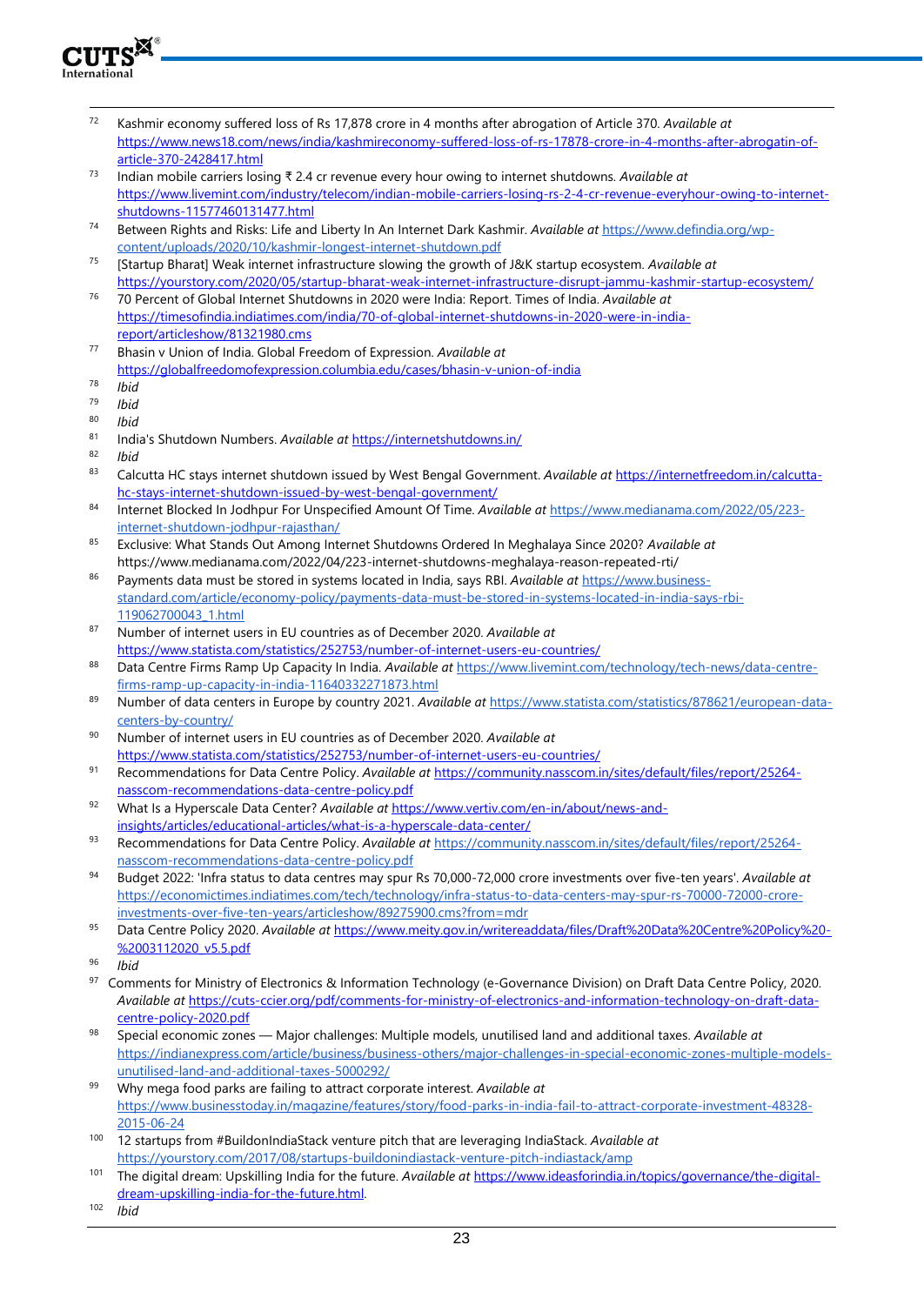

*Ibid*

- *Ibid*
- Review: Government's Digital Literacy targets not met because of paucity of funds. *Available at* [https://factly.in/review](https://factly.in/review-governments-digital-literacy-targets-not-met-because-of-paucity-of-funds/)[governments-digital-literacy-targets-not-met-because-of-paucity-of-funds/](https://factly.in/review-governments-digital-literacy-targets-not-met-because-of-paucity-of-funds/)
- International Literacy Day: Bridging India's Digital Divide. *Available at* [https://www.bqprime.com/technology/international](https://www.bqprime.com/technology/international-literacy-day-bridging-indias-digital-divide)[literacy-day-bridging-indias-digital-divide](https://www.bqprime.com/technology/international-literacy-day-bridging-indias-digital-divide)
- Review: Government's Digital Literacy targets not met because of paucity of funds. *Available at* [https://factly.in/review](https://factly.in/review-governments-digital-literacy-targets-not-met-because-of-paucity-of-funds/)[governments-digital-literacy-targets-not-met-because-of-paucity-of-funds/](https://factly.in/review-governments-digital-literacy-targets-not-met-because-of-paucity-of-funds/)
- E-Commerce and Consumer Protection in India: The Emerging Trend. *Available at*  <https://link.springer.com/article/10.1007/s10551-021-04884-3>
- *Ibid*
- *Ibid*
- *Ibid*
- *Ibid*
- 2 in 3 Indian SMBs suffered over Rs 3.5 crore business loss in post-pandemic cyber attacks: Survey. *Available at*  [https://www.financialexpress.com/industry/sme/msme-tech-2-in-3-indian-smbs-suffered-over-rs-3-5-crore-business-loss](https://www.financialexpress.com/industry/sme/msme-tech-2-in-3-indian-smbs-suffered-over-rs-3-5-crore-business-loss-in-post-pandemic-cyber-attacks-survey/2338676/)[in-post-pandemic-cyber-attacks-survey/2338676/](https://www.financialexpress.com/industry/sme/msme-tech-2-in-3-indian-smbs-suffered-over-rs-3-5-crore-business-loss-in-post-pandemic-cyber-attacks-survey/2338676/)
- *Ibid*
- How much does a data breach cost? *Available at* <https://www.ibm.com/in-en/security/data-breach>
- Number of internet users in India from 2010 to 2020, with estimates until 2040. *Available at* <https://www.statista.com/statistics/255146/number-of-internet-users-in-india/>
- India to have 900 million active internet users by 2025, says report. *Available at*  [https://economictimes.indiatimes.com/tech/technology/india-to-have-900-million-active-internet-users-by-2025-says](https://economictimes.indiatimes.com/tech/technology/india-to-have-900-million-active-internet-users-by-2025-says-report/articleshow/83200683.cms)[report/articleshow/83200683.cms](https://economictimes.indiatimes.com/tech/technology/india-to-have-900-million-active-internet-users-by-2025-says-report/articleshow/83200683.cms)
- Cybersecurity Challenges for Indian MSMEs. *Available at* [https://cuts-crc.org/pdf/briefing-paper-cybersecurity-challenges](https://cuts-crc.org/pdf/briefing-paper-cybersecurity-challenges-for-indian-msmes.pdf)[for-indian-msmes.pdf](https://cuts-crc.org/pdf/briefing-paper-cybersecurity-challenges-for-indian-msmes.pdf)
- The invisible hole of information on SMB's cybersecurity. *Available at*  [http://www.iiakm.org/ojakm/articles/2019/volume7\\_1/OJAKM\\_Volume7\\_1pp14-26.pdf](http://www.iiakm.org/ojakm/articles/2019/volume7_1/OJAKM_Volume7_1pp14-26.pdf)
- *Ibid*
- National Cyber Security Strategy 2021 Draft Formulated By NSCS: Rajeev Chandrasekhar. *Available at*  [https://www.outlookindia.com/national/national-cyber-security-strategy-2021-draft-formulated-by-nscs-rajeev](https://www.outlookindia.com/national/national-cyber-security-strategy-2021-draft-formulated-by-nscs-rajeev-chandrasekhar-news-189571)[chandrasekhar-news-189571](https://www.outlookindia.com/national/national-cyber-security-strategy-2021-draft-formulated-by-nscs-rajeev-chandrasekhar-news-189571)
- *Ibid*
- *Ibid*
- Flag cyber incidents within six hours of detection, govt tells companies. *Available at* <https://www.livemint.com/>
- *Ibid*
- Exclusive: NordVPN may pull servers from India following the IT Ministry order. *Available at* <https://entrackr.com/2022/05/exclusive-nord-vpn-may-pull-servers-from-india-following-it-ministry-order/>
- Can India Address the Growing Cybersecurity Challenges in the Nuclear Domain? *Available at*  <https://www.orfonline.org/research/can-india-address-the-growing-cybersecurity-challenges-in-the-nuclear-domain/>
- *Ibid*

- India in final stages of clearing national cybersecurity strategy. Business Standard. *Available at* [https://www.business](https://www.business-standard.com/article/current-affairs/india-in-final-stages-of-clearing-national-cybersecurity-strategy-121102700663_1.html)[standard.com/article/current-affairs/india-in-final-stages-of-clearing-national-cybersecurity-strategy-121102700663\\_1.html](https://www.business-standard.com/article/current-affairs/india-in-final-stages-of-clearing-national-cybersecurity-strategy-121102700663_1.html)
- India Stack. *Available at* <https://indiastack.org/>
- India's Approach to Open Banking: Some Implications for Financial Inclusion. *Available at* [https://www.imf.org/-](https://www.imf.org/-/media/Files/Publications/WP/2021/English/wpiea2021052-print-pdf.ashx) [/media/Files/Publications/WP/2021/English/wpiea2021052-print-pdf.ashx](https://www.imf.org/-/media/Files/Publications/WP/2021/English/wpiea2021052-print-pdf.ashx)
- Big Data in India: Benefits, Harms, and Human Rights Workshop Report. *Available at* [https://cis-india.org/internet](https://cis-india.org/internet-governance/big-data-in-india-benefits-harms-and-human-rights-a-report#7)[governance/big-data-in-india-benefits-harms-and-human-rights-a-report#7](https://cis-india.org/internet-governance/big-data-in-india-benefits-harms-and-human-rights-a-report#7)
- OpenPDS: Protecting the Privacy of Metadata through SafeAnswers. *Available at*  <https://journals.plos.org/plosone/article?id=10.1371/journal.pone.0098790>
- Big Data in India: Benefits, Harms, and Human Rights Workshop Report. *Available at* [https://cis-india.org/internet](https://cis-india.org/internet-governance/big-data-in-india-benefits-harms-and-human-rights-a-report#7)[governance/big-data-in-india-benefits-harms-and-human-rights-a-report#7](https://cis-india.org/internet-governance/big-data-in-india-benefits-harms-and-human-rights-a-report#7)
- Digital Economy & Digital Payment Division (DEDPD). *Available at* <https://www.meity.gov.in/digidhan> Digital payments to touch USD 1 tln by 2026: CLSA. *Available at*
- <https://www.cmie.com/kommon/bin/sr.php?kall=warticle&dt=20211217123706&msec=310> The Future of Disruptive and Enabling Financial Technology post CV-19. *Available at* [https://ee911a6f-cb33-467b-961a-](https://ee911a6f-cb33-467b-961a-87b9cafb2752.filesusr.com/ugd/14138f_ea533f6e680b46b3af3d1b0aa7f8d10d.pdf)[87b9cafb2752.filesusr.com/ugd/14138f\\_ea533f6e680b46b3af3d1b0aa7f8d10d.pdf](https://ee911a6f-cb33-467b-961a-87b9cafb2752.filesusr.com/ugd/14138f_ea533f6e680b46b3af3d1b0aa7f8d10d.pdf)
- Digital Payments 2020. *Available at* [http://image-src.bcg.com/BCG\\_COM/BCG-Google%20Digital%20Payments%202020-](http://image-src.bcg.com/BCG_COM/BCG-Google%20Digital%20Payments%202020-July%202016_t) [July%202016\\_t](http://image-src.bcg.com/BCG_COM/BCG-Google%20Digital%20Payments%202020-July%202016_t)
- India shows the world how to take 1.3 billion people to the bank. *Available at* [https://theprint.in/economy/india-shows-the](https://theprint.in/economy/india-shows-the-world-how-to-take-1-3-billion-people-to-the-bank/621069/)[world-how-to-take-1-3-billion-people-to-the-bank/621069/](https://theprint.in/economy/india-shows-the-world-how-to-take-1-3-billion-people-to-the-bank/621069/)

*Ibid*